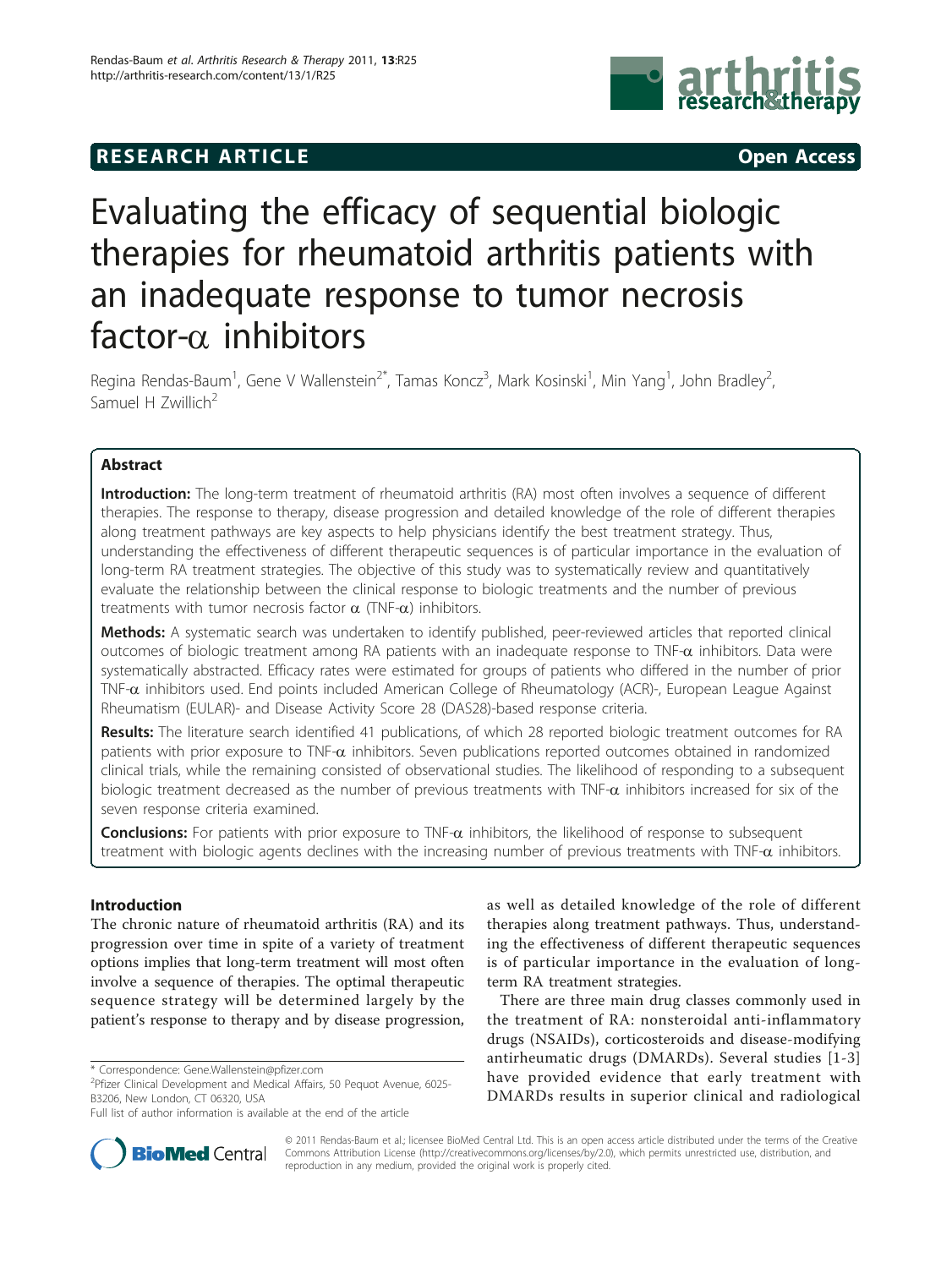outcomes. Two main classes of DMARDs are available for the treatment of RA: synthetic DMARDs and biologic DMARDs. Oral administration, lower cost and greater prescriber familiarity support the use of synthetic DMARDs as a first-line strategy. Biologic DMARDs, most often in combination with synthetic DMARDs, are generally reserved for the treatment of patients with moderate to severe RA who have had an inadequate response or have developed toxicities to synthetic DMARDs [\[4](#page-12-0)].

A review of 16 clinical practice guidelines and 20 consensus statements on RA treatment revealed that while tumor necrosis factor (TNF)- $\alpha$  inhibitors were consistently recommended for patients with active RA and a history of inadequate response to synthetic DMARDs [[5](#page-12-0)], the management of patients who stopped an initial TNF-a treatment because of lack of initial response, loss of initial response or side effects continues to be the subject of much debate, and guidelines for patient management are nearly absent. Despite the lack of guidelines, it is estimated that upon encountering an inadequate response or side effects with a TNF- $\alpha$  inhibitor, over 90% of rheumatologists in the United States switch patients to a different TNF- $\alpha$  inhibitor [\[6](#page-12-0)].

Estimates of efficacy rates of TNF- $\alpha$  inhibitors may depend on a number of factors, including patient characteristics, such as disease duration, prognostic factors, number of previously failed DMARDs and disease activity, as well as the dose of TNF- $\alpha$  inhibitor and the designs of the studies from which they were obtained. Despite some variation attributable to these factors, estimates derived from randomized, controlled trials (RCTs) suggest that between 40% and 50% [[7\]](#page-12-0) of RA patients treated for at least 6 months with one of the three firstgeneration TNF- $\alpha$  inhibitors (etanercept, adalimumab and infliximab) failed to achieve the American College of Rheumatology 50% (ACR50) improvement criteria [[8](#page-12-0)], while the results from a large, registry-based study [[9\]](#page-12-0) indicated that over 70% of these patients fail to achieve Disease Activity Score 28 joint count (DAS28) defined "remission" (DAS28 <2.6).

Although the efficacy of  $TNF-\alpha$  inhibitors in patients who are naïve to biologic treatment has been evaluated in multiple studies [[10-](#page-12-0)[12](#page-13-0)], evaluating the efficacy of these drugs in patients who have already experienced an inadequate response to a TNF- $\alpha$  inhibitor poses greater methodological challenges. One key aspect of evaluating the efficacy of sequential  $TNF-\alpha$  therapy is to determine whether the probability of responding to a TNF- $\alpha$  inhibitor depends on the results of prior treatment with these drugs. Early evidence from small observational studies suggested that a significant proportion of patients who had an inadequate response to an initial TNF- $\alpha$  inhibitor benefited from subsequent treatment with an alternative TNF- $\alpha$  inhibitor [[13-15\]](#page-13-0). Recent data derived from registries, however, have suggested that the response rates of patients switching to a second or third TNF- $\alpha$  inhibitor are often lower than the response rates of patients to the first TNF- $\alpha$  inhibitor [\[16](#page-13-0),[17\]](#page-13-0). Moreover, the broader question whether it is more effective to switch to another mechanism of action or to use a second TNF- $\alpha$  inhibitor after the patient has had an inadequate response to a first one has not been formally addressed.

In the present study, several biologic treatment options currently available to RA patients with an inadequate response to an initial  $TNF-\alpha$  inhibitor were evaluated using evidence gathered from published reports. We undertook a systematic review of published, peer-reviewed studies that reported clinical outcomes of biologic treatment among this group of patients. Our study expands on previously published reviews in two ways: first, information on efficacy rates of newer biologics with different mechanisms of action among patients with an inadequate response to TNF- $\alpha$  inhibitors was also included and results were examined separately for TNF- $\alpha$  inhibitors and other biologic DMARDs; second, a quantitatively based evaluation of the relationship between response to biologic treatment and the number of failed TNF- $\alpha$  inhibitors was undertaken by summarizing the results of published studies. Within the limitations of the existing data, potential effect-modifying factors, such as study design and treatment duration, were also examined. A secondary objective of this study was to determine whether clinical response to a subsequent TNF- $\alpha$  differed by reason for discontinuation.

## Materials and methods

#### Search strategy

A search was carried out in the PubMed database using each of the following search terms as keywords or text words: "golimumab," "adalimumab," "infliximab," "etanercept," "abatacept," "rituximab," "anakinra," "tocilizumab," "certolizumab pegol," "anti-TNF," "TNF-antagonist," "TNF-inhibitor," "biologic\*" in combination with "switch\*" or "sequential therapy" or "therapy interchange," and "rheumatoid arthritis." Brand names of biologics were also used for each of the drugs cited above. The search was restricted to the English language and had an end date of 31 December 2009. The reference lists of selected review publications were further examined to identify any studies that were not captured by our search.

Articles were included in the analyses if the publications reported any quantitative clinical and/or healthrelated quality of life outcomes for RA patients previously failing one or more  $TNF-\alpha$  inhibitors. Studies with fewer than 20 participants were excluded.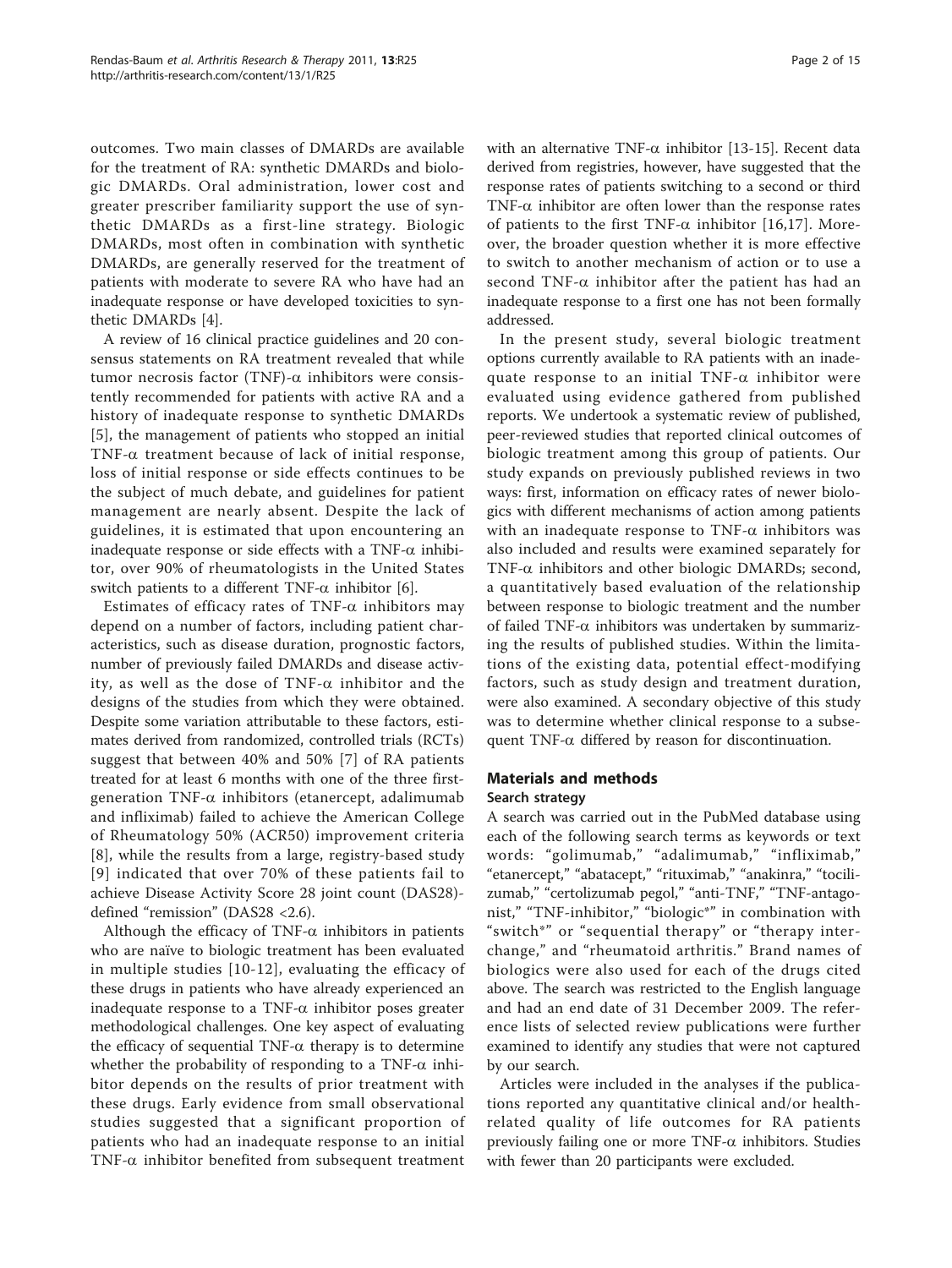#### Database development

The characteristics of each study were recorded, including the study design and major findings. Disease duration, age, sex distribution, duration of treatment, duration of washout period (if reported), concomitant use of methotrexate (percentage of patients within the group), dose of biologic drug and all clinical and quality-of-life measures were recorded for each group of patients on the basis of the total number of biologics that had been tried at the time the outcome was measured. Studies differed with respect to the way in which washout periods were reported. For this study, washout periods were noted in the following manner: (1) if the mean or median was reported (the median was preferred if both were reported) for the time elapsed between the last dose of prior treatment until the first dose of subsequent treatment, this value was recorded; and (2) if no summary statistic for the washout period was reported, the minimum washout period required per study protocol was recorded. For RCTs in which different doses of biologic DMARDs were administered, efficacy estimates based on all study arms were included. The sensitivity of the results to this parameter was assessed in the analyses.

Some studies reported outcomes of multiple switches for the same group of patients, so the same group of patients might have contributed to more than one combination of outcome measures and number of biologics tried. A few studies did not report results disaggregated by the actual number of prior TNF- $\alpha$  inhibitors tried and reported only the results of the biologic under study for subjects with an inadequate response to at least one TNF- $\alpha$  inhibitor (in these cases, the number of biologics under study was recorded as 2+).

Several studies did not allow for within-study evaluation of differences in clinical or health-related qualityof-life outcomes across groups differing in the number of previous TNF- $\alpha$  inhibitors used. For these studies, the results of various outcome measures were reported for a single comparison group.

#### Efficacy estimates

All estimates were evaluated for each combination of measure and biologic number (that is, first, second, and so on), as well as for relevant subgroups. All estimates were evaluated as weighted averages using sample size as the weight in the following formula:

$$
Rate_j = \sum_{i=1}^{n_i} \frac{(SS_i \cdot Rate_i)}{N},
$$

where  $Rate<sub>i</sub>$  represents the average response rate for measure *j*, *i* indexes the group,  $n_i$  is the sample size for the *i*th group and  $N$  is the combined sample size of all groups.

The main focus was on estimating the efficacy rate on the basis of each of the main response criteria reported in the studies identified by our review across the number of previously failed biologics. Nevertheless, some of the publications included in the current study also reported efficacy rates associated with a first trial of TNF- $\alpha$  treatment. Weighted estimates were also evaluated for this group of patients and served as a further check of how the values obtained in the current study compared to published rates. Estimates were also evaluated within the following subgroups: type of study (observational study versus RCT), duration of follow-up (<6 months versus 6 months or longer), type of biologic (TNF- $\alpha$  inhibitor versus other) and reason for discontinuation (lack of response, loss of response or intolerance).

#### Results

#### Characteristics of biologic treatments for RA

Table [1](#page-3-0) presents a brief overview of current biologic DMARDs, including their brand names, dates of approval by the Food and Drug Administration for the treatment of RA, mode of action and schedule of administration.

#### Study characteristics

On the basis of an abstract review, 41 publications were identified as potentially reporting clinical outcomes of patients who had switched to a second or subsequent biologic DMARD. Upon full review of the 41 publications, 28 were included in the study. The remaining 13 publications [[16,18](#page-13-0)-[29](#page-13-0)] were excluded for one or more of the following reasons: (1) the information reported was not relevant to the objective of our analysis, (2) quantitative results could not be extracted from the publication, and/or (3) the study sample did not include patients with an inadequate response to one or more TNF- $\alpha$  inhibitors. Our search did not uncover any information that pertained to the effect of certolizumab pegol or anakinra for the treatment of patients with an inadequate response to TNF- $\alpha$  inhibitors. Two [[30,31](#page-13-0)] of the 28 publications included reports that contained analyses of patients with conditions other than RA. The percentage of RA patients was 80% and 95% across these two studies. Both studies were small, with a combined sample size of 93 patients. Of the 26 remaining publications, five were randomized trials (one was not placebo-controlled). One publication [[32\]](#page-13-0) reported results associated with different doses of tocilizumab (4 and 8 mg).

Key characteristics of the 28 [[14,15,17,29](#page-13-0)[-53](#page-14-0)] selected publications, including a brief description of their key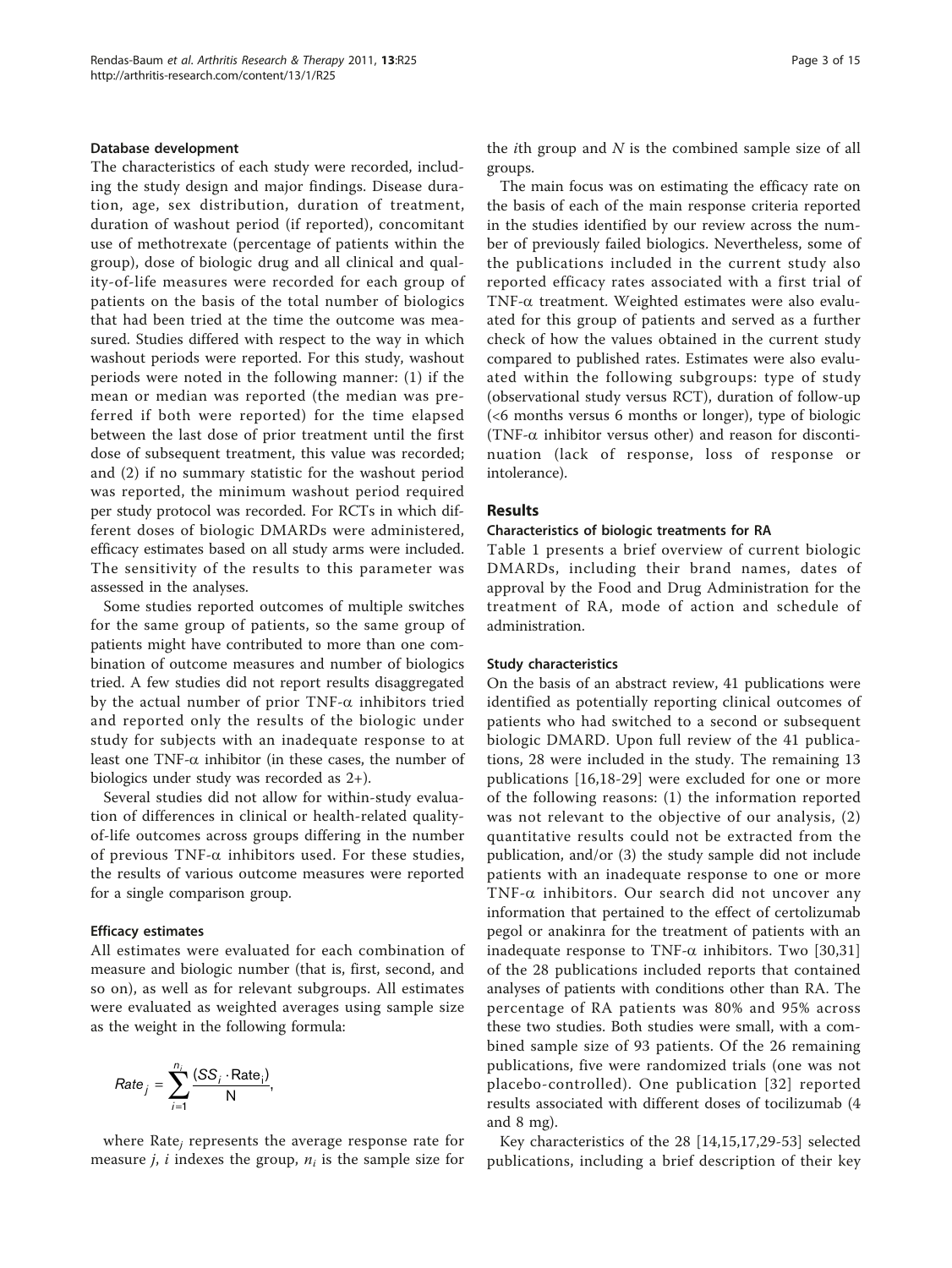<span id="page-3-0"></span>

|  |  |  |  | Table 1 Biologic DMARDs for the treatment of RA <sup>a</sup> |  |  |
|--|--|--|--|--------------------------------------------------------------|--|--|
|--|--|--|--|--------------------------------------------------------------|--|--|

| name, year of FDA<br>approval)       | Generic drug name (brand Structure and mechanism of action                                                                                               | Mode and frequency of administration                                                                          |  |  |
|--------------------------------------|----------------------------------------------------------------------------------------------------------------------------------------------------------|---------------------------------------------------------------------------------------------------------------|--|--|
| $TNF-\alpha$ inhibitors              |                                                                                                                                                          |                                                                                                               |  |  |
| Infliximab (Remicade,<br>1999)       | Chimeric monoclonal antibody that binds to TNF- $\alpha$ and blocks its<br>interaction with cell surface receptors                                       | Intravenous infusion every 8 weeks                                                                            |  |  |
| Etanercept (Enbrel,<br>1998)         | Soluble human fusion recombinant protein that binds to TNF- $\alpha$<br>and blocks its interaction with cell surface receptors                           | Subcutaneous injection weekly or twice weekly                                                                 |  |  |
| Adalimumab (Humira,<br>2002          | Recombinant human monoclonal antibody that binds to TNF- $\alpha$<br>and blocks its interaction with cell surface receptors                              | Subcutaneous injection every 2 weeks (or weekly<br>if methotrexate is not taken concurrently)                 |  |  |
| Golimumab (Simponi,<br>2009)         | Human monoclonal antibody that binds to TNF- $\alpha$ and blocks its<br>interaction with cell surface receptors                                          | Subcutaneous injection monthly                                                                                |  |  |
| Certolizumab pegol<br>(Cimzia, 2009) | Recombinant, humanized, pegylated Fab' of a monoclonal<br>antibody that binds to TNF- $\alpha$ and blocks its interaction with cell<br>surface receptors | Subcutaneous injection every 2 or 4 weeks, if<br>dosed at 200 mg or 400 mg, respectively.                     |  |  |
| Other biologic DMARDs                |                                                                                                                                                          |                                                                                                               |  |  |
| Abatacept (Orencia,<br>2005)         | Soluble fusion protein that inhibits the costimulation of T-cells                                                                                        | Intravenous infusion every 4 weeks                                                                            |  |  |
| Anakinra (Kineret, 2001)             | Recombinant IL-1 receptor antagonist that inhibits the binding of<br>IL-1 to its receptor, thereby allowing regulation of IL-1 activity                  | Subcutaneous injection daily                                                                                  |  |  |
| Rituximab (Rituxan,<br>2006)         | Chimeric monoclonal antibody that binds to the cell surface<br>protein CD20 and selectively depletes B-cells.                                            | Intravenous infusion: two infusions separated by<br>2 weeks every 24 weeks or based on clinical<br>evaluation |  |  |
| Tocilizumab (Actemra,<br>2010)       | Humanized IL-6 receptor that inhibits the binding of IL-6 to its<br>receptor, preventing IL-6 signal transduction                                        | Intravenous infusion every 4 weeks                                                                            |  |  |

a<br>DMARDs, disease-modifying antirheumatic drugs; Fab', fragment antigen-binding region; RA, rheumatoid arthritis; FDA, Food and Drug Administration; TNF, tumor necrosis factor; IL, interleukin.

findings, are presented as supplementary material (Additional file [1\)](#page-12-0). The studies used in specific subgroup analyses are also identified.

#### Outcome measures

The types of outcome measures reported across the 28 publications differed considerably. The most commonly reported efficacy measures were ACR-, European League Against Rheumatism (EULAR)- and DAS28-based response criteria. Health Assessment Questionnaire (HAQ) scores were also commonly reported, but in different ways across studies. In some cases, the publication reported mean values at baseline and posttreatment, while in other cases only the absolute or percentage change from baseline were reported. ACR-based response criteria were reported for all seven drugs, while most of the other measures were available for three or four drugs. Information on response rates across groups based on the number of previous  $TNF-\alpha$  inhibitor treatments differed substantially by drug. The efficacy of etanercept, for example, although available across a number of response criteria, was explicitly reported only for patients with one previous  $TNF-\alpha$  inhibitor treatment trial. In addition, some studies did not report the actual drug used and presented results aggregated over the three first-generation TNF- $\alpha$  inhibitors (adalimumab, etanercept and infliximab). On the basis of the greatest

availability of data and relevance as markers of clinical response, the following efficacy measures were selected: ACR20, ACR50 and ACR70 rates; DAS28 low disease activity rates (DAS28 ≤3.2) [[54](#page-14-0)]; DAS28 remission rates (DAS28 <2.6) [\[55](#page-14-0)]; and EULAR-based rates of moderate and good responses [\[56](#page-14-0)].

#### Efficacy estimates based on number of previous TNF- $\alpha$ inhibitors

Average response rates by number of TNF- $\alpha$  inhibitors are shown in Figure [1](#page-4-0) for ACR-, EULAR- and DAS28 based response criteria. The bar graphs in Figure [1](#page-4-0) show that for six of the seven indicators examined, the likelihood of patient response to a subsequent biologic treatment decreased slightly in patients with a greater number of previous treatments with  $TNF-\alpha$  inhibitors.

The main exception to the trend of decreasing likelihood of response was the association between EULAR moderate response rates and the number of previous TNF- $\alpha$  inhibitors. Upon close examination, the study characteristics do not appear to explain this difference (see Table [2\)](#page-5-0). From among the 10 studies used to derive EULAR response rates, only three [\[33,36](#page-13-0),[45](#page-14-0)] reported these rates on the basis of the number of previous TNF- $\alpha$  inhibitors. For these three studies, within-study differences in good EULAR response rates consistently declined with increasing number of previous  $TNF-\alpha$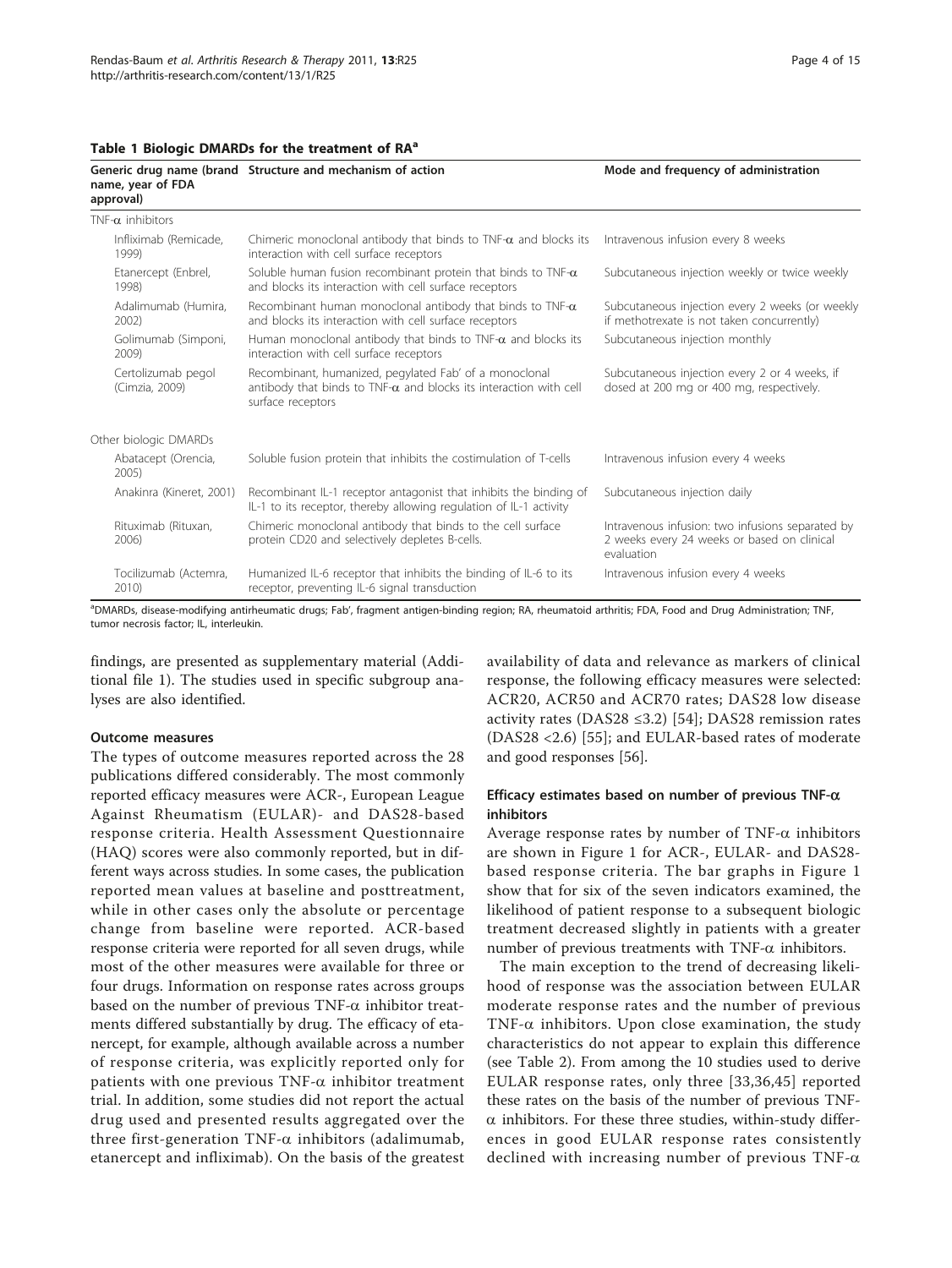<span id="page-4-0"></span>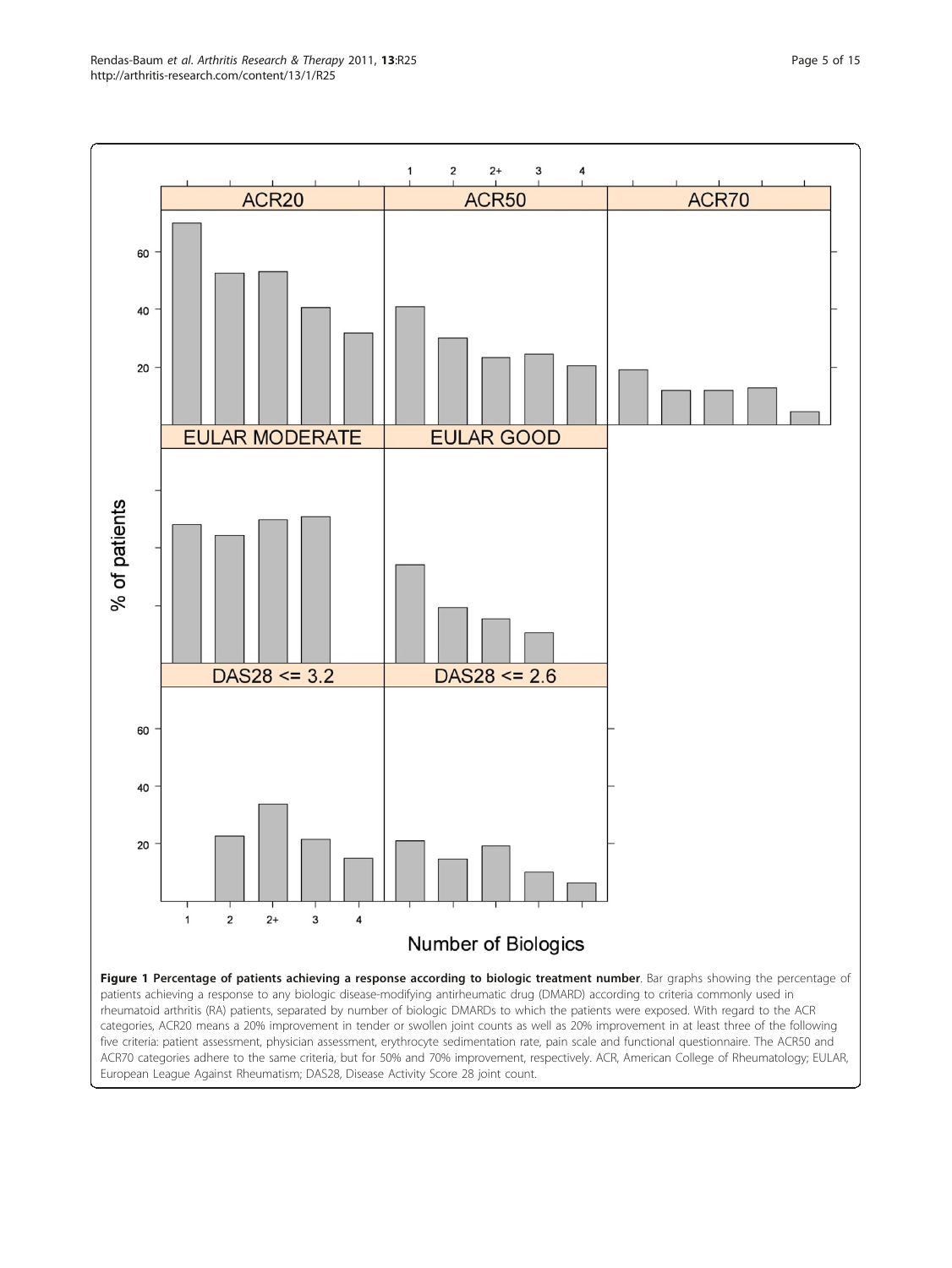| Measure                    | Number of<br>biologics<br>used | Number<br>of<br>patients | <b>Estimated</b><br>response<br>rate, % | Specific biologics<br>used to derive<br>response rate | <b>Treatment</b><br>duration<br>range, months | Mean<br>age<br>range,<br>уr | Mean RA<br>duration<br>range, yr | Reference sources                           |
|----------------------------|--------------------------------|--------------------------|-----------------------------------------|-------------------------------------------------------|-----------------------------------------------|-----------------------------|----------------------------------|---------------------------------------------|
| ACR20                      | $\mathbf{1}$                   | 5,762                    | 70.0                                    | <b>ADA</b>                                            | 6 to 12                                       | 53 to 56                    | 11 to 16                         | [30, 36, 51]                                |
|                            | $\overline{2}$                 | 1,911                    | 52.7                                    | ADA, ETN, GLM, IFX,<br>TCZ, $TNF2$                    | 3 to 12                                       | 45 to 57                    | 9 to 17                          | $[14, 15, 17, 30, 32, 34, 36, 37, 51 - 53]$ |
|                            | $2+$                           | 772                      | 53.3                                    | ABA, RTX                                              | 6 to 12                                       | 52 to 53                    | 12                               | [39,41,42]                                  |
|                            | 3                              | 339                      | 40.6                                    | ADA, GLM, TCZ, TNF3                                   | $3$ to $6$                                    | 51 to 58                    | 11 to 15                         | [17, 32, 36, 52]                            |
|                            | $\overline{4}$                 | 66                       | 31.9                                    | GLM, TCZ                                              | $4$ to $6$                                    | 51 to 54                    | 11 to 13                         | [32, 52]                                    |
| ACR50                      | $\mathbf{1}$                   | 5,736                    | 41.1                                    | ADA                                                   | 3 to 12                                       | 54 to 56                    | 11 to 16                         | [36,51]                                     |
|                            | $\overline{2}$                 | 1,699                    | 30.1                                    | ETN, TCZ, TNF <sub>2</sub> , ADA,<br>IFX              | 3 to 12                                       | 45 to 57                    | 9 to 17                          | [14, 15, 17, 32, 34, 36, 37, 47, 51]        |
|                            | $2+$                           | 1,078                    | 23.5                                    | GLM, ABA, RTX                                         | 4 to 12                                       | 52 to 55                    | 9 to 12                          | [39,41,42,52]                               |
|                            | 3                              | 268                      | 24.4                                    | TCZ, TNF <sub>3</sub> , ADA                           | $3$ to $6$                                    | 51 to 58                    | 11 to 15                         | [17, 32, 36]                                |
|                            | $\overline{4}$                 | $44\,$                   | 20.5                                    | <b>TCZ</b>                                            | 6                                             | 51 to 54                    | 11 to 13                         | $[32]$                                      |
| ACR70                      | $\mathbf{1}$                   | 5,736                    | 19.1                                    | <b>ADA</b>                                            | 3 to 12                                       | 54 to 56                    | 11 to 16                         | [36,51]                                     |
|                            | $\overline{2}$                 | 1,686                    | 12.0                                    | ADA, ETN, TCZ, TNF <sub>2</sub>                       | 3 to 12                                       | 49 to 57                    | 8 to 17                          | [5, 17, 32, 34, 36, 37, 47, 51, 53]         |
|                            | $2+$                           | 1,078                    | 11.9                                    | ABA, GLM, RTX                                         | 4 to 12                                       | 52 to 55                    | 9 to 12                          | [39,41,42,52]                               |
|                            | 3                              | 268                      | 12.7                                    | ADA, TCZ, TNF <sub>3</sub>                            | $3$ to $6$                                    | 51 to 58                    | 11 to 15                         | [17, 32, 36]                                |
|                            | $\overline{4}$                 | 44                       | 4.5                                     | TCZ                                                   | 6                                             | 51 to 54                    | 11 to 13                         | [32]                                        |
| DAS <sub>28</sub><br>2.6   | $\mathbf{1}$                   | 5,711                    | 21.0                                    | <b>ADA</b>                                            | 3                                             | 54                          | 11                               | $[36]$                                      |
|                            | $\overline{2}$                 | 1,604                    | 14.9                                    | ABA, ADA, TNF <sub>2</sub>                            | $3$ to $6$                                    | 53 to 56                    | 12 to 14                         | [17, 29, 36]                                |
|                            | $2+$                           | 331                      | 19.2                                    | <b>TCZ</b>                                            | 6                                             | 51 to 54                    | 11 to 13                         | $[36]$                                      |
|                            | 3                              | 496                      | 10.2                                    | ABA, ADA, TNF <sub>3</sub>                            | $3$ to $6$                                    | 52 to 58                    | 12 to 15                         | [17, 29, 36]                                |
|                            | $\overline{4}$                 | 200                      | 6.5                                     | ABA                                                   | 6                                             | 56                          |                                  | $[29]$                                      |
| DAS <sub>28</sub><br>< 3.2 | $\overline{2}$                 | 1,219                    | 22.7                                    | ABA, TNF <sub>2</sub> TNTNF <sub>2</sub>              | $3$ to $6$                                    | 55 to 56                    | 8 to 14                          | [17, 29, 40]                                |
|                            | $2+$                           | 331                      | 33.7                                    | TCZ                                                   | 6                                             | 51 to 54                    | 11 to 13                         | $[32]$                                      |
|                            | 3                              | 376                      | 21.6                                    | ABA $TNF_3$                                           | $3$ to $6$                                    | 56 to 58                    | 15                               | [17,29]                                     |
|                            | $\overline{4}$                 | 200                      | 15.0                                    | ABA                                                   | 6                                             | 56                          |                                  | $[29]$                                      |
| <b>EULAR</b><br>moderate   | $\mathbf{1}$                   | 6,494                    | 48.0                                    | ADA, TNF                                              | $3$ to $8$                                    | 54 to 57                    | 8 to 11                          | [33, 36, 45]                                |
|                            | $\overline{2}$                 | 1,854                    | 44.4                                    | ADA, ETN, $TNF2$                                      | 3 to 12                                       | 53 to 61                    | 8 to 13                          | $[35 - 38, 43, 45]$                         |
|                            | $2+$                           | 324                      | 49.7                                    | TNF, RTX                                              | $6$ to $9$                                    | 52                          | 12                               | [33, 39]                                    |
|                            | 3                              | 120                      | 51.0                                    | <b>ADA</b>                                            | 3                                             | 52                          | 12                               | $[36]$                                      |
| <b>EULAR</b><br>good       | $\mathbf{1}$                   | 6,494                    | 34.0                                    | ADA, TNF                                              | $3$ to $8$                                    | 54 to 57                    | 8 to 11                          | [33, 36, 45]                                |
|                            | $\overline{2}$                 | 2,232                    | 19.4                                    | ADA, ETN, $TNF_2$                                     | 3 to 12                                       | 53 to 61                    | 8 to 14                          | $[17,36-38,43-45,53]$                       |
|                            | $2+$                           | 324                      | 15.3                                    | $TNF_{2+}$ , RTX                                      | 6 to 9                                        | 52                          | 12                               | [33,45]                                     |
|                            | 3                              | 156                      | 10.5                                    | ADA, TNF3                                             | 3                                             | 52 to 58                    | 12 to 15                         | [17, 36]                                    |

<span id="page-5-0"></span>Table 2 Information used to evaluate the proportion of patients achieving a response according to common criteria used in RA studies<sup>a</sup>

a RA, rheumatoid arthritis; ACR, American College of Rheumatology; DAS28, Disease Activity Score 28 joint count; EULAR, European League Against Rheumatism. ABA, abatacept, ADA, adamlimumab, ANA, anakinra, ETN, etanercept, GLM, golimumab, IFX, infliximab, RTX, rituximab, TNF<sub>i</sub>, *i*th TNF- $\alpha$  inhibitor, TCZ, tocilizumab. ACR20 means a 20% improvement in tender or swollen joint counts as well as 20% improvement in at least three of the following five criteria: patient assessment, physician assessment, erythrocyte sedimentation rate, pain scale and functional questionnaire. The ACR50 and ACR70 categories adhere to the same criteria, but for 50% and 70% improvement, respectively.

inhibitors. However, for the same three studies, withinstudy differences in moderate EULAR response rates by number of previous TNF- $\alpha$  inhibitors did not show a clear trend. For example, on the basis of the results of the ReAct open-label trial [[36\]](#page-13-0), good EULAR response rates were 35%, 25% and 11% for the first, second and third TNF- $\alpha$  inhibitors administered, respectively, while

for moderate EULAR responses, these rates were 49%, 53% and 51%, respectively. Thus, even within the same study, the relationship between moderate EULAR response rates and the number of previous  $TNF-\alpha$  inhibitors administered was different from the relationship between good EULAR response rates and the number of previous TNF- $\alpha$  inhibitors used.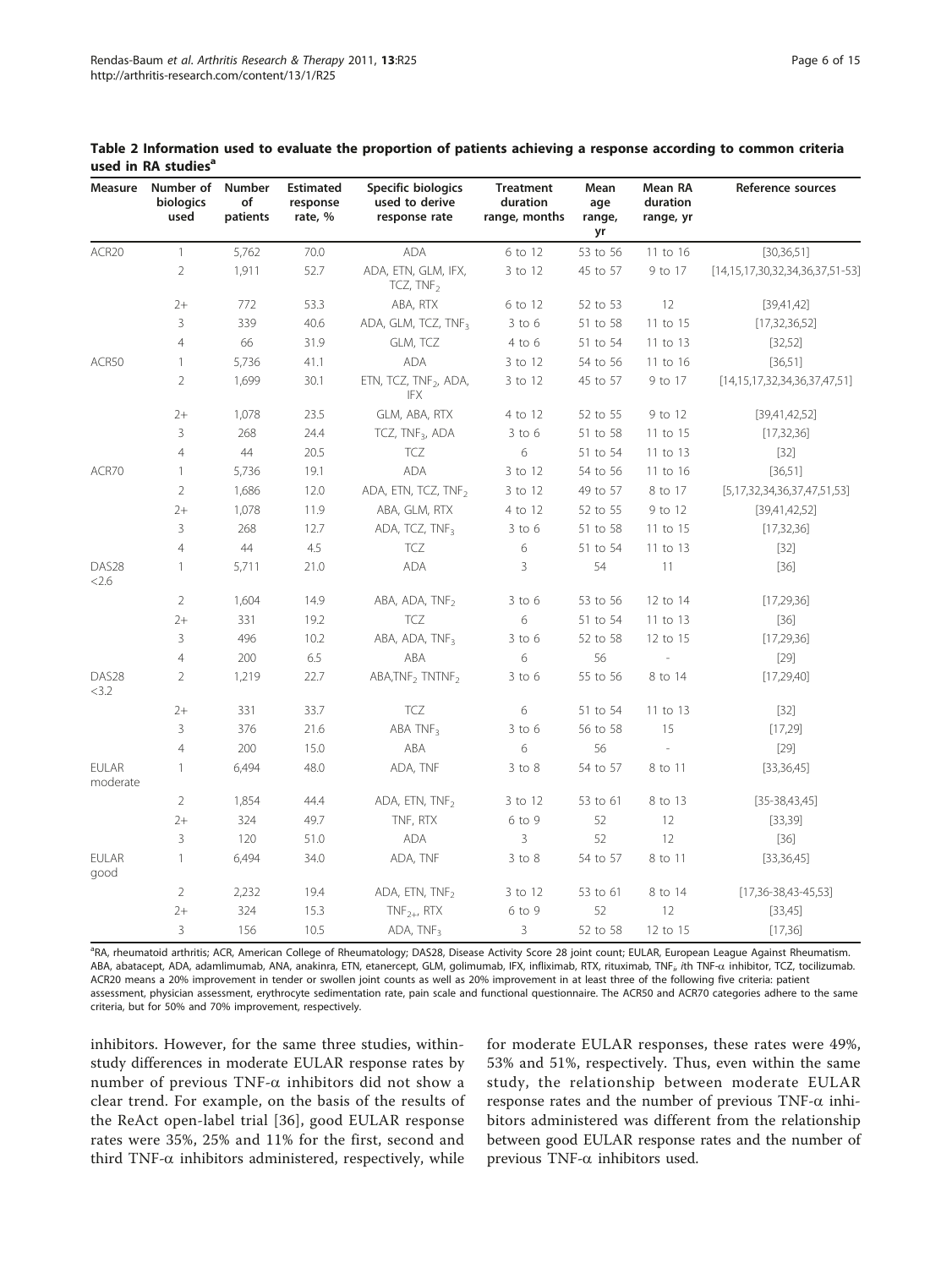Although less pronounced, a second departure from the general trend was the fact that the proportion of patients achieving low disease activity (DAS28 <3.2) and remission (DAS28 <2.6) was higher among patients in whom one or more TNF- $\alpha$  inhibitors had previously failed (bars labeled "2+" in Figure [1\)](#page-4-0) than for patients with a single failed TNF- $\alpha$  treatment trial (bars labeled " $2$ " in Figure [1](#page-4-0)). The source of the  $2+$  group value was a single RCT of tocilizumab [\[32](#page-13-0)] with a follow-up length of 6 months, while the estimated response rates regarding the second, third and fourth biologic treatments were obtained from observational studies, several of which had follow-up lengths of 3 months. In addition, in one of these observational studies, DAS28 was evaluated using C-reactive protein (CRP) level rather than erythrocyte sedimentation rate (ESR) level. Although CRP-based DAS28 scores are seen as a valid alternative to the more commonly used ESR-based DAS28 scores, there are reports that the former results in DAS28 values that are significantly lower [\[57,58](#page-14-0)], a finding that agrees with the graphs shown in Figure [1](#page-4-0).

Studies differed on a number of factors, such as type of biologic, disease and treatment duration, which could have a strong influence on these estimates (see Additional file [1](#page-12-0), Table S1). To ascertain how the overall estimates might have been affected by these factors, stratified estimates were also evaluated.

## Efficacy estimates stratified by type of biologic drug (TNF- $\alpha$  inhibitors versus other biologics)

To examine whether the relationship between the number of previous TNF- $\alpha$  inhibitors and response rates was different for TNF- $\alpha$  inhibitors when compared to other types of biologic drugs (abatacept, rituximab or tocilizumab), stratified response rates were evaluated for these two main drug groups on the basis of ACR response rates and DAS28 rates of low disease activity and remission. It should be noted that the ACR response rates for the "Other" biologics group shown in Figure [2a](#page-7-0) are based on a single study of tocilizumab and that the DAS-based rates are based on a single trial of abatacept, limiting the value of the comparisons.

The results shown in Figure [2a](#page-7-0) suggest that the previously observed trend of declining response rates with increasing number of prior TNF- $\alpha$  inhibitors used persists for both TNF- $\alpha$  inhibitors and alternative biologic drugs. However, the ACR20 response rates were 54%, 42% and 14% for the second, third and fourth TNF- $\alpha$ inhibitors used, respectively, whereas for tociluzimab, the ACR20 rates were 49%, 50% and 54%, respectively. For TNF- $\alpha$  inhibitors, DAS28-based response rates for the third TNF- $\alpha$  inhibitor were approximately 10 percentage points lower than the rates for the second TNF- $\alpha$  inhibitor, but this decline was only about three

percentage points in the alternative biologic drugs group (abatacept). Overall, a decline in response for the second versus the third biologic drug was generally reported for both TNF- $\alpha$  inhibitors and biologic DMARDs with other modes of action. However, the decline in response rates tended to be more pronounced for TNF- $\alpha$ inhibitors.

#### Efficacy estimates stratified by study design

Several authors have reported that efficacy estimates of TNF- $\alpha$  inhibitors in patients naïve to biologic treatment are consistently different in RCTs and observational studies [[59](#page-14-0),[60](#page-14-0)]. To determine whether the relationship between response rates and previous exposure to TNF- $\alpha$  inhibitors was preserved within the type of study design, estimates were also obtained after stratifying across two main types of studies: RCTs and observational studies. As shown in Figure [2b,](#page-7-0) the trend was essentially the same across the two types of study design, although response rates based on RCTs tended to be lower than those of observational studies. We examined the role of several factors which could have potentially influenced this result by comparing the characteristics of the nine observational studies [[15](#page-13-0),[17,30](#page-13-0),[34,36](#page-13-0),[37,](#page-13-0)[47](#page-14-0),[53\]](#page-14-0) with those of the three RCTs [[14,32](#page-13-0)[,52](#page-14-0)] used to derive the ACR-based response rates shown in Figure [2b](#page-7-0). These comparisons revealed that the two sets of studies were mostly similar with respect to mean age (between 45 and 54 years of age for the RCTs, and between 47 and 58 years of age for the observational studies), disease duration (between 10 and 13 years for the RCTs, and between 9 and 17 years for the observational studies) and time of efficacy assessment. (Two (67%) of three RCTs and six (67%) of nine observational studies reported efficacy at 3 and 4 months, while the remainder reported response rates at 6 and 12 months.)

Further comparisons between RCTs and observational studies indicated that whereas all nine observational studies examined the efficacy of TNF- $\alpha$  inhibitors (adalimumab, etanercept or infliximab), the three RCTs assessed the efficacy of golimumab, infliximab and tocilizumab. The infliximab RCT [[14](#page-13-0)] used a small sample of 27 patients and hence contributed relatively little to the weighted ACR response rates. The two other RCTs had similar, much larger sample sizes, but golimumab response rates were substantially lower than those of tocilizumab. For example, the golimumab ACR20 rates for patients previously exposed to either one or two TNF- $\alpha$  inhibitors were both 38%, while the comparable tocilizumab ACR20 response rates were 49% and 50%. Studies which did not report response rates by the actual number of previously attempted  $TNF-\alpha$  inhibitors were excluded from the comparison shown in Figure [2b](#page-7-0).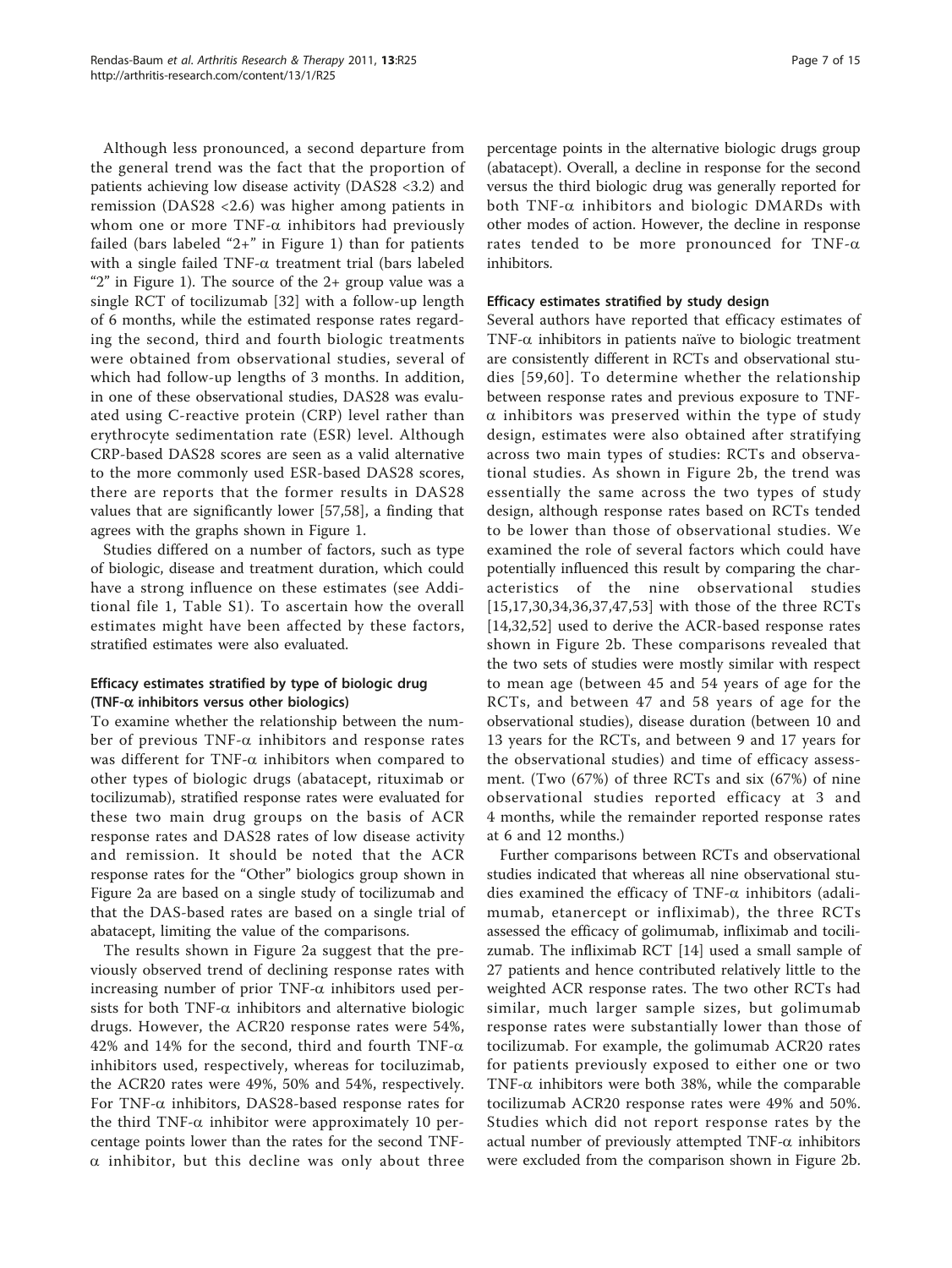Figure 2 Percentage of patients achieving a response by biologic type or study type and biologic number. (a) Bar graphs showing the percentage of patients achieving the American College of Rheumatology ACR20, ACR50 or ACR 70 criteria (see description of these criteria in Figure 1 legend), as well as remission (DAS28 <2.6) or low disease activity (DAS28 ≤3.2) according to the number of biologic disease-modifying antirheumatic drugs (DMARDs) to which the patients were exposed and whether the drug switched to was a tumor necrosis factor (TNF)- $\alpha$ inhibitor or a different type of biologic agent (Other). ACR20, ACR50 and ACR70 rates are based on 8 mg/kg tocilizumab, and DAS28 <2.6 and DAS28 ≤3.2 are based on abatacept. (b) Bar graphs showing the percentage of patients achieving ACR-based improvement criteria according to the number of biologic DMARDs to which the patients were exposed and type of study design. RCT, randomized controlled trial; Observational, observational study.

<span id="page-7-0"></span>![](_page_7_Figure_2.jpeg)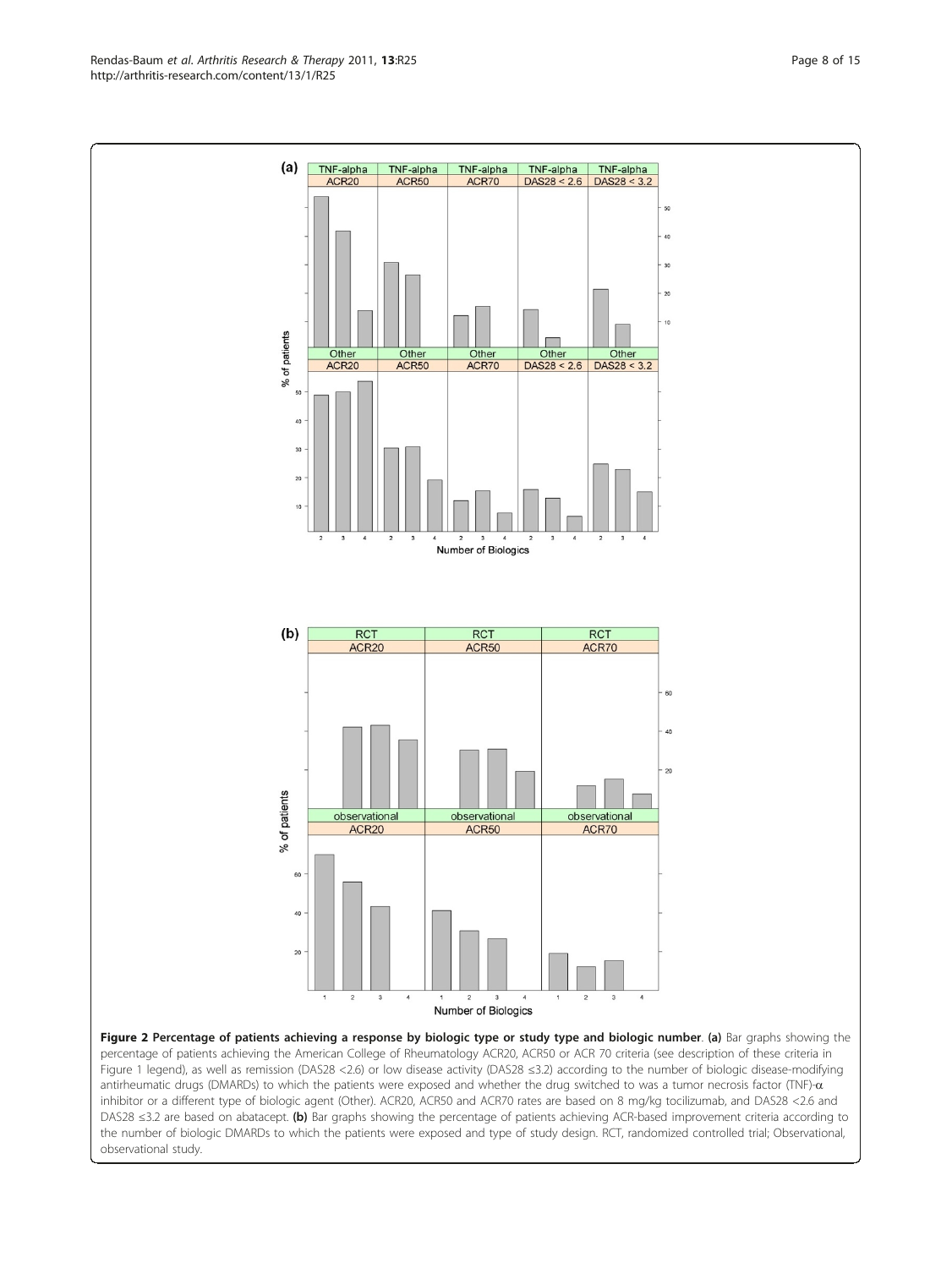(This group is shown as "2+" in Figure [1](#page-4-0).) A total of three RCTs [[39](#page-13-0),[41](#page-13-0)[,52\]](#page-14-0) were excluded. The estimated ACR20, ACR50 and ACR70 rates based on these trials were 53%, 24% and 12%, respectively (see also Table [2](#page-5-0) for further details), which are within the ranges formed by the response rate estimates of the second and third TNF- $\alpha$  inhibitors.

Comparisons of the two sets of studies with respect to the reason for discontinuation were made difficult by inconsistent reporting. In the set of RCTs, only the golimumab trial [[52](#page-14-0)] reported that lack of efficacy was a reason for discontinuation of TNF- $\alpha$  inhibitor therapy for 58% of study participants, while 53% of participants also stated reasons unrelated to efficacy. For the infliximab [[14](#page-13-0)] and tocilizumab trials [\[32](#page-13-0)], the reasons for discontinuation were either absent or not clearly stated. Six of the nine observational studies included patients who had discontinued therapy with a TNF- $\alpha$  inhibitor for reasons other than inefficacy, with study percentages ranging between 12% (5 of 41 patients) and 100% (37 of 37 patients). For observational study ACR20 response rates, for example, we estimated that approximately one-fourth of the total sample (396 of 1,512 patients) had discontinued TNF- $\alpha$  inhibitor therapy for reasons other than lack of efficacy. Overall, differences in reporting made it impossible to assess whether the reason for discontinuation could have explained the lower response rates observed among RCTs.

#### Efficacy estimates based on reason for discontinuation

The association between response rates and reasons for discontinuation was evaluated by examining studies that reported clinical response rates to a second TNF- $\alpha$  inhibitor by reason for discontinuation of a first TNF- $\alpha$ inhibitor. These studies were selected and weighted rates were evaluated as described above and in Table [3](#page-9-0). A total of 12 publications [[16](#page-13-0),[27](#page-13-0)-[29,33-38](#page-13-0),[50](#page-14-0),[51](#page-14-0),[53](#page-14-0)] provided these rates for one or more of the following groups according to reason for discontinuing a first TNF- $\alpha$  inhibitor: (1) lack of efficacy (patients who never achieved a response, also referred to as primary failures), (2) loss of efficacy (patients who experienced a response but lost this response over time, also referred to as secondary failures) and (3) intolerance and/or adverse events (also referred to as safety failures).

Five publications which were initially identified for potential inclusion in these analyses had to be excluded because of problems in the way this information was reported. Two studies [\[49,61\]](#page-14-0) were excluded because only change in continuous outcomes (HAQ and DAS28) was reported. One study [\[58](#page-14-0)] which reported the effects of adalimumab treatment among  $TNF-\alpha$  inhibitor inadequate responders was excluded because the length of the period leading up to assessment of response varied between 1 and 19 months, making it difficult to interpret the published rate. One study [[52\]](#page-14-0) was excluded because it reported ACR response rates according to whether the reason for discontinuation was related to efficacy, which did not fit with the classification defined above. A fifth study [[47\]](#page-14-0) was excluded because its eligibility criteria limited the patient sample to those who responded to treatment with infliximab and switched to etanercept as a result of adverse events. We find that this particular group of patients is likely not comparable to those included in the remaining studies, since for other studies patients were classified as safety failures because this was the primary reason for discontinuation, regardless of whether they had experienced an effective response to the first TNF- $\alpha$  inhibitor.

Figure [3](#page-10-0) presents the weighted ACR, DAS28 and EULAR rates of response for a second TNF- $\alpha$  inhibitor by reason for discontinuation of an initial TNF- $\alpha$  inhibitor. It should be noted that DAS28-based remission (DAS28 <2.6) rates were reported only for safety failures, making it impossible to compare the three groups based on this response criterion. Response rates for primary versus secondary failures were not consistently ordered across the six response criteria shown in Figure [3.](#page-10-0) On the basis of ACR response rates, secondary failures appear to have a greater likelihood of responding to a second TNF- $\alpha$  inhibitor. Contrary to this finding, rates of EULAR moderate response suggested that a greater proportion of primary failures would respond to a second TNF- $\alpha$  inhibitor compared to secondary failures. The two remaining response criteria (EULAR good and DAS28 ≤3.2) are generally too close to suggest a clear difference between these two groups.

Two key differences may help explain the discrepancies in these results. First, the study follow-up (or time to assessment of response) tended to be somewhat longer in the studies in which rates of DAS-based remission and rates of EULAR moderate response were derived than in studies used to derive ACR and good EULAR response rates. Second, these estimates were often based on a few studies with total sample sizes that ranged between 98 and 250 patients. In contrast, ACR response rates and EULAR good response rates were each estimated on the basis of four or more studies with total sample sizes that ranged between 251 and 609 patients, making the ACR and EULAR good response estimates somewhat more robust. Nearly 50% and 60% of primary and secondary failures, respectively, were estimated to achieve an ACR20 response. Overall, ACR response rates were approximately 20% to 30% higher for secondary failures when compared to those of primary failures.

In contrast to the results obtained for primary and secondary failures, response rates to a second TNF- $\alpha$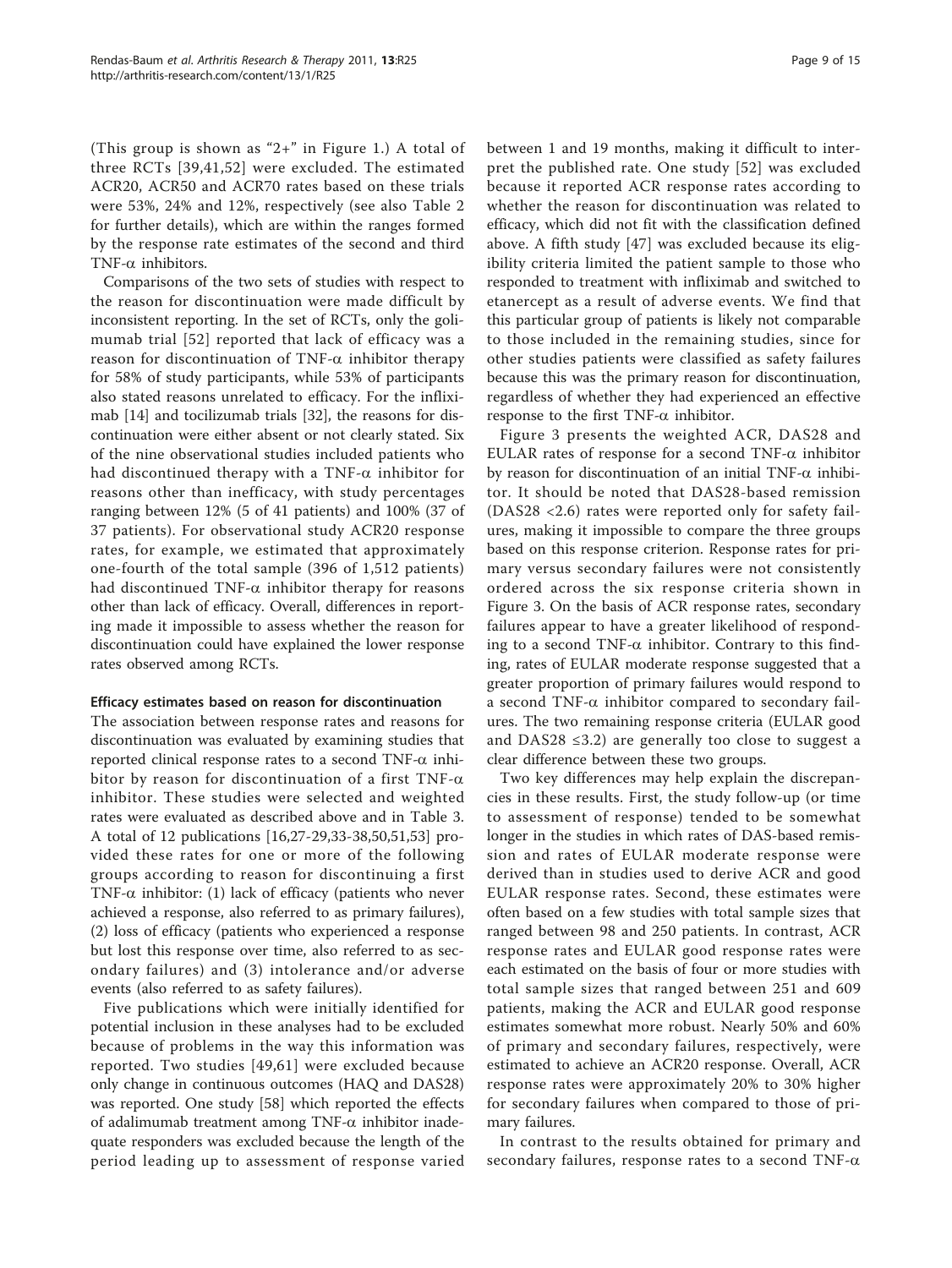| <b>Measure</b>                    | <b>Reason for</b><br>discontinuation | <b>Total number</b><br>of patients | <b>Estimated</b><br>response rate,<br>$\%$ | <b>Biologics used</b><br>to derive rate | <b>Treatment</b><br>duration range,<br>months | <b>Mean RA</b><br>duration range,<br>yr | Reference sources      |
|-----------------------------------|--------------------------------------|------------------------------------|--------------------------------------------|-----------------------------------------|-----------------------------------------------|-----------------------------------------|------------------------|
| ACR <sub>20</sub>                 | Intolerance                          | 337                                | 62.5                                       | ADA and $TNF2$                          | 3                                             | 12                                      | [17, 36, 51, 53]       |
|                                   | Lack of efficacy                     | 251                                | 48.4                                       | ADA and ETN                             | $3$ to $4$                                    | 9 to 12                                 | [34, 36, 37, 53]       |
|                                   | Loss of efficacy                     | 609                                | 58.0                                       | ADA and ETN                             | $3$ to $6$                                    | 9 to 12                                 | [30, 34, 36, 37, 53]   |
| ACR50                             | Intolerance                          | 337                                | 35.7                                       | ADA and ETN                             | 3                                             | 12                                      | [17, 36, 51, 53]       |
|                                   | Lack of efficacy                     | 251                                | 23.6                                       | ADA and ETN                             | $3$ to $4$                                    | 9 to 12                                 | [34, 36, 37, 53]       |
|                                   | Loss of efficacy                     | 537                                | 29.6                                       | ADA and ETN                             | $3$ to $4$                                    | 9 to 12                                 | [34, 36, 37, 53]       |
| ACR70                             | Intolerance                          | 337                                | 13.4                                       | ADA and $TNF2$                          | 3                                             | 12                                      | [17, 36, 51, 53]       |
|                                   | Lack of efficacy                     | 251                                | 9.0                                        | ADA and ETN                             | $3$ to $4$                                    | 9 to 12                                 | [34, 36, 37, 53]       |
|                                   | Loss of efficacy                     | 537                                | 12.0                                       | ADA and ETN                             | $3$ to $4$                                    | 9 to 12                                 | [34, 36, 37, 53]       |
| DAS28 <2.6                        | Intolerance                          | 443                                | 15.2                                       | ABA and $TNF2$                          | $3$ to $6$                                    | <b>NR</b>                               | [17, 29]               |
| DAS28 <3.2                        | Intolerance                          | 211                                | 30.4                                       | TNF <sub>2</sub>                        | $3$ to $6$                                    | 6                                       | [17, 35]               |
|                                   | Lack of efficacy                     | 98                                 | 13.0                                       | TNF <sub>2</sub>                        | $3$ to $6$                                    | 6                                       | $[35]$                 |
|                                   | Loss of efficacy                     | 150                                | 12.0                                       | TNF <sub>2</sub>                        | $3$ to $6$                                    | 6                                       | $[35]$                 |
| FUI AR<br>moderate                | Intolerance                          | 250                                | 38.8                                       | TNF <sub>2</sub>                        | $3$ to $6$                                    | 9                                       | [38, 45, 50]           |
|                                   | Lack of efficacy                     | 98                                 | 37.0                                       | TNF <sub>2</sub>                        | $3$ to $6$                                    | 6                                       | $[35]$                 |
|                                   | Loss of efficacy                     | 150                                | 18.0                                       | TNF <sub>2</sub>                        | $3$ to $6$                                    | 6                                       | $[35]$                 |
| EULAR good                        | Intolerance                          | 718                                | 21.3                                       | ADA and $TNF_2$                         | 3 to 12                                       | 6 to 12                                 | [17,35,36,38,45,50,53] |
|                                   | Lack of efficacy                     | 320                                | 15.2                                       | ADA, ETN and<br>TNF <sub>2</sub>        | $3$ to $6$                                    | 6 to 12                                 | $[35-37]$              |
|                                   | Loss of efficacy                     | 515                                | 16.9                                       | ADA, ETN and<br>TNF <sub>2</sub>        | $3$ to $6$                                    | 6 to 12                                 | $[35-37]$              |
| <b>EULAR</b><br>moderate/<br>good | Intolerance                          | 467                                | 69.5                                       | ADA and $TNF2$                          | $3$ to $6$                                    | 6 to 12                                 | [17, 35, 36, 45, 53]   |
|                                   | Lack of efficacy                     | 349                                | 63.2                                       | ADA, ETN and<br>TNF <sub>2</sub>        | $3$ to $6$                                    | 6 to 12                                 | $[34-37,53]$           |
|                                   | Loss of efficacy                     | 687                                | 60.7                                       | ADA, ETN and<br>TNF <sub>2</sub>        | $3$ to $6$                                    | 6 to 12                                 | $[34-37,53]$           |

<span id="page-9-0"></span>Table 3 Information used to evaluate the proportion of patients achieving a response to a second biologic DMARD according to common criteria used in RA studies by reason for discontinuation of a first TNF- $\alpha$  inhibitor<sup>a</sup>

a DMARD, disease-modifying antirheumatic drug; RA, rheumatoid arthritis; ACR, American College of Rheumatology; DAS28, Disease Activity Score 28 joint count;  $\tt EULAR_{_f}$  European League Against Rheumatism; ABA, abatacept, ADA, adalimumab, ETN, etanercept, TNF $_{i}$ , i $t$ h TNF- $\alpha$  inhibitor; ABA, abatacept; ADA, adamlimumab TNF<sub>i</sub>, i<sup>th</sup> TNF- $\alpha$  inhibitor. ACR20 means a 20% improvement in tender or swollen joint counts as well as 20% improvement in at least three of the following five criteria: patient assessment, physician assessment, erythrocyte sedimentation rate, pain scale and functional questionnaire. The ACR50 and ACR70 categories adhere to the same criteria, but for 50% and 70% improvement, respectively.

inhibitor were consistently higher among patients who switched for safety-related reasons. More than 60% of safety failures were estimated to reach an ACR20 response, and about one-half (51%) were estimated to experience a EULAR moderate response; approximately one-third of these patients achieved an ACR50 response and low disease activity (DAS28 ≤3.2).

### Efficacy estimates stratified by length of follow-up

Since the ideal period for determining whether a response to treatment has occurred remains controversial [[62](#page-14-0)] and varied considerably across the selected studies, we examined how efficacy varied by length of follow-up or time of efficacy assessment. Differences in ACR20 response rates for the second versus third biologic drug used were similar for treatment durations of 3

to 4 months and durations of 6 months or more (about 10% in both cases).

#### **Discussion**

In the current study, the association of response to subsequent biologic treatment with number of previous TNF- $\alpha$  inhibitor treatments was evaluated on the basis of data reported in peer-reviewed publications. After combining these data, the results indicated that an association does in fact appear to exist and that response is likely to decline with increasing number of previous TNF- $\alpha$  treatments. Our results also suggest that the pattern of decreasing response for increasing number of failed TNF- $\alpha$  inhibitors was maintained even when the analyses were restricted to more homogeneous groups of studies. Importantly, we found that the relationship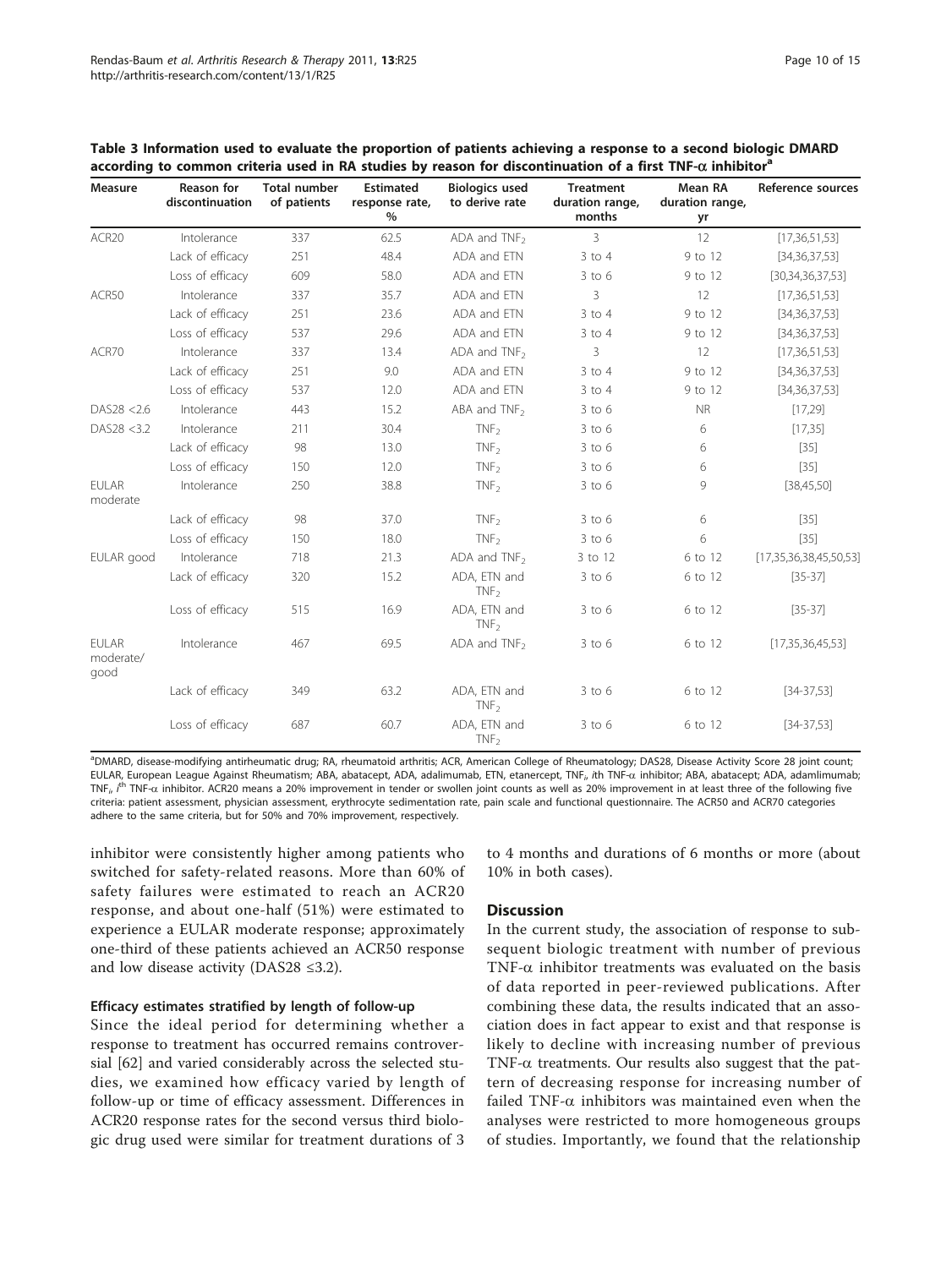<span id="page-10-0"></span>![](_page_10_Figure_1.jpeg)

was also maintained across a number of important RA response measures, which further contributes to the validity of the findings. Furthermore, the ACR response rates derived in the current study for patients with no prior exposure to biologic drugs are in line with those reported in previous studies that examined 6-month outcomes from RCTs using patients previously not exposed to biologic DMARDs [[10](#page-12-0)].

One limitation of the current study is that the degree of heterogeneity across studies was not summarized quantitatively. Nevertheless, it must be clear from our exposition regarding the difficulties in combining results across studies that a large degree of variation in study

design and patient characteristics was present. In addition, the results that were central to our research question were frequently incidental to the primary objectives of the studies that were reviewed, which meant that information specific to groups of patients differing in the number of prior TNF- $\alpha$  inhibitors used was often lacking. Consequently, no formal statistical inference was undertaken, which is another limitation of the study.

Despite having found several results supporting a trend of lower efficacy rates with increased number of previous TNF- $\alpha$  inhibitors used, we believe that more research into this topic is needed before a conclusion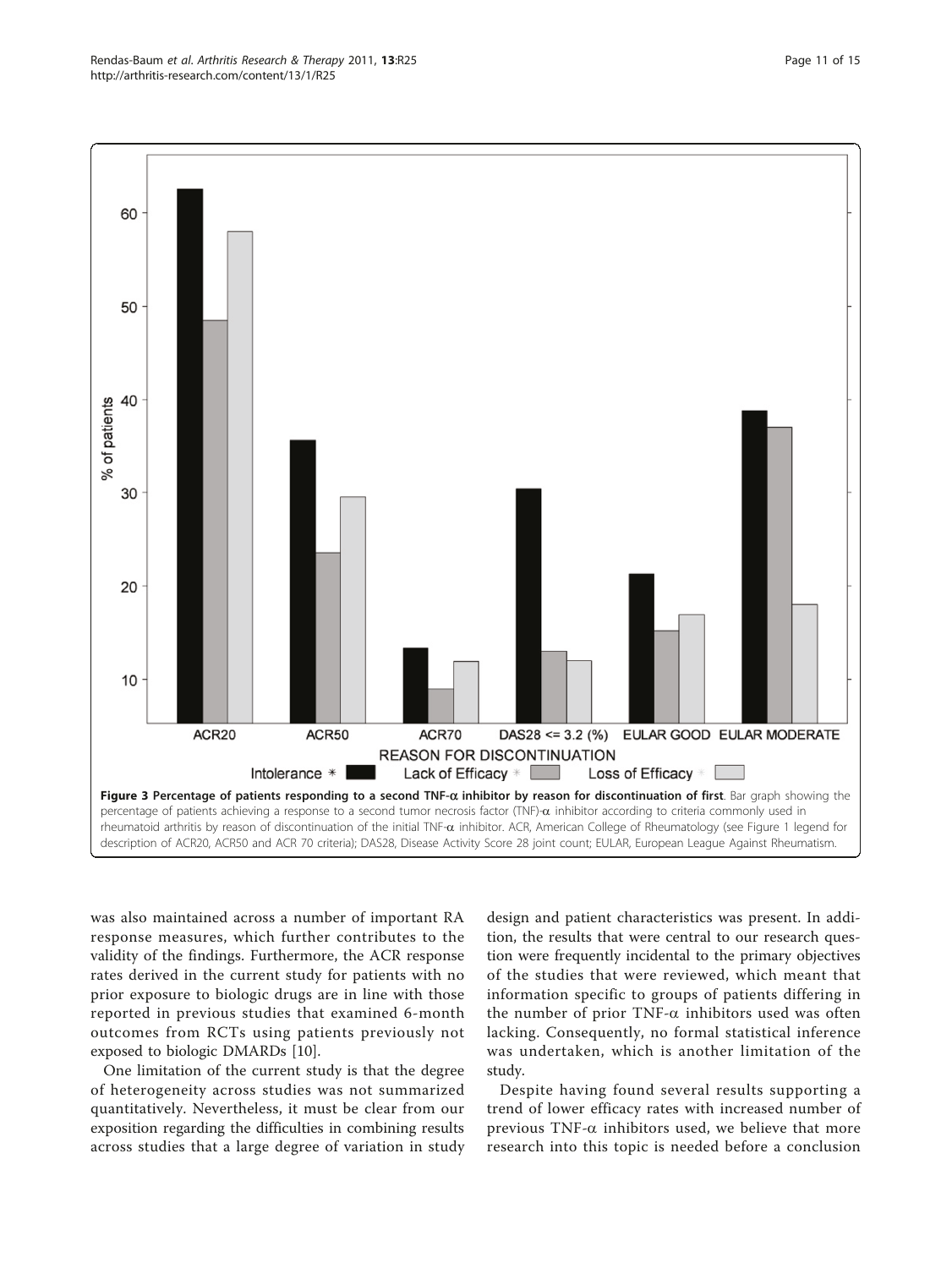can be reached. In particular, the safety of biologic treatment specifically in patients with an inadequate response to TNF- $\alpha$  inhibitors must also be addressed before the strategy of switching can be fully evaluated vis-à-vis alternative therapies.

One potential key factor in predicting response after a switch to an alternative biologic drug is the reason for discontinuation of the prior drug. The current study examined this aspect of RA treatment within the scope of the available data on this topic, which did not enable a comparison of patients who switched to a second biologic DMARD that was not within the TNF- $\alpha$  inhibitor class. Although several studies did report reasons for discontinuation of prior  $TNF-\alpha$  inhibitor treatment, only a few reported response rates for groups of patients who differed in the reason for discontinuation. Our results indicate that patients who discontinue treatment as a result of adverse events are more likely to achieve a clinical response to a second TNF- $\alpha$  inhibitor than are patients who discontinue the first  $TNF-\alpha$  inhibitor for efficacy-related reasons. Higher response rates [[30\]](#page-13-0) and greater declines in DAS28 values [\[49](#page-14-0)] among safety failures have been reported in other studies. Nevertheless, some caution should be taken when interpreting these findings, since the assessment of these rates could be sensitive to the length of follow-up in a particular study. Two large studies based on registry cohorts [[16](#page-13-0),[45](#page-14-0)] reported that the reason for discontinuation of a first TNF- $\alpha$  inhibitor was likely to explain the reason for discontinuation of a second TNF- $\alpha$  inhibitor, while the findings from another large registry cohort could not confirm this relationship [[50](#page-14-0)]. Further, response rates in a RCT of the newer biologic agent tocilizumab [[52](#page-14-0)] were nearly identical for patients who discontinued treatment because of inefficacy or for unrelated reasons. Overall, we observed consistently higher response rates among safety failures than among primary and secondary efficacy failures. Data obtained over longer follow-up periods, however, are needed to confirm or disprove the findings of the current study.

The exact form of the relationship between response to treatment and number of failed  $TNF-\alpha$  inhibitors is likely to play an increasingly important role in defining treatment strategies for RA patients who have had an inadequate response to treatment with  $TNF-\alpha$  inhibitors. Given the high cost of biologic agents and evolving knowledge of their safety profiles, there is a growing need to compare and evaluate the relative benefit of strategies involving alternative sequences of therapies. The recent availability of a number of newer biologic drugs with different mechanisms of action makes this need even more salient. Establishing patterns of response along the treatment pathway is a key element of these evaluations, as is the identification of subgroups of patients who may differ in these response patterns. In addition to providing insight into the existence of an association between treatment response and increasing number of failed TNF- $\alpha$ inhibitors, the current study has also offered an overview of the multiple difficulties that are faced when synthesizing evidence pertaining to this question. Differences in reporting, study design and the overall availability of data have made this task a difficult one, which is apparent from the results presented herein.

Given that a substantial proportion of patients will fail an initial biologic treatment, establishing when and how to initiate treatment with these agents is just as important as establishing the relative value of long-term treatment strategies. In many instances, these long-term strategies involve a sequence of treatments, so the question arises at each step which therapy to use as a replacement when a particular therapy must be stopped because of inefficacy or intolerance. Multiple studies have addressed this question in a number of different ways. To date, the large majority consist of observational studies. Some of the results of earlier observational studies were based on small samples and relatively short follow-up periods [\[29,44](#page-13-0)[,46,51](#page-14-0)], but more recently the accumulation of data from several registries of RA patients [[61\]](#page-14-0) treated with biologic drugs has provided larger sample sizes and longer duration of follow-up. In addition, while the older biologic DMARDs were compared primarily with nonbiologic DMARDs, RCTs of newer biologic drugs have used samples of patients with an inadequate response to one or more biologic DMARDs, primarily TNF- $\alpha$  inhibitors [[63\]](#page-14-0). Several reviews [[64](#page-14-0)-[68\]](#page-14-0) have attempted to summarize data from these studies, but no clear guidance has emerged from these publications. A recent meta-analysis [\[69\]](#page-14-0) presented a quantitative evaluation of the effectiveness of switching treatments, specifically between TNF- $\alpha$  inhibitors. These results suggested that the probability of achieving a clinical response declines after the first TNF- $\alpha$  inhibitor, a trend that was observed in our study as well, even when other biologic DMARDs were considered. Although data were limited, we found that the magnitude of this decline may depend on the type of biologic drug administered. For example, DAS28-based results suggested that when the third biologic is a TNF- $\alpha$  inhibitor, response rates may be lower than those of an alternative biologic. Although readers are cautioned to consider the limitations of the available data and the preliminary nature of the findings, our study strengthens and extends the findings presented in the meta-analysis of Lloyd et al. [[69\]](#page-14-0).

Establishing the existence and magnitude of a relationship between responses to biologic drug treatment and the number of previously failed  $TNF-\alpha$  inhibitors has a number of important implications. From a clinical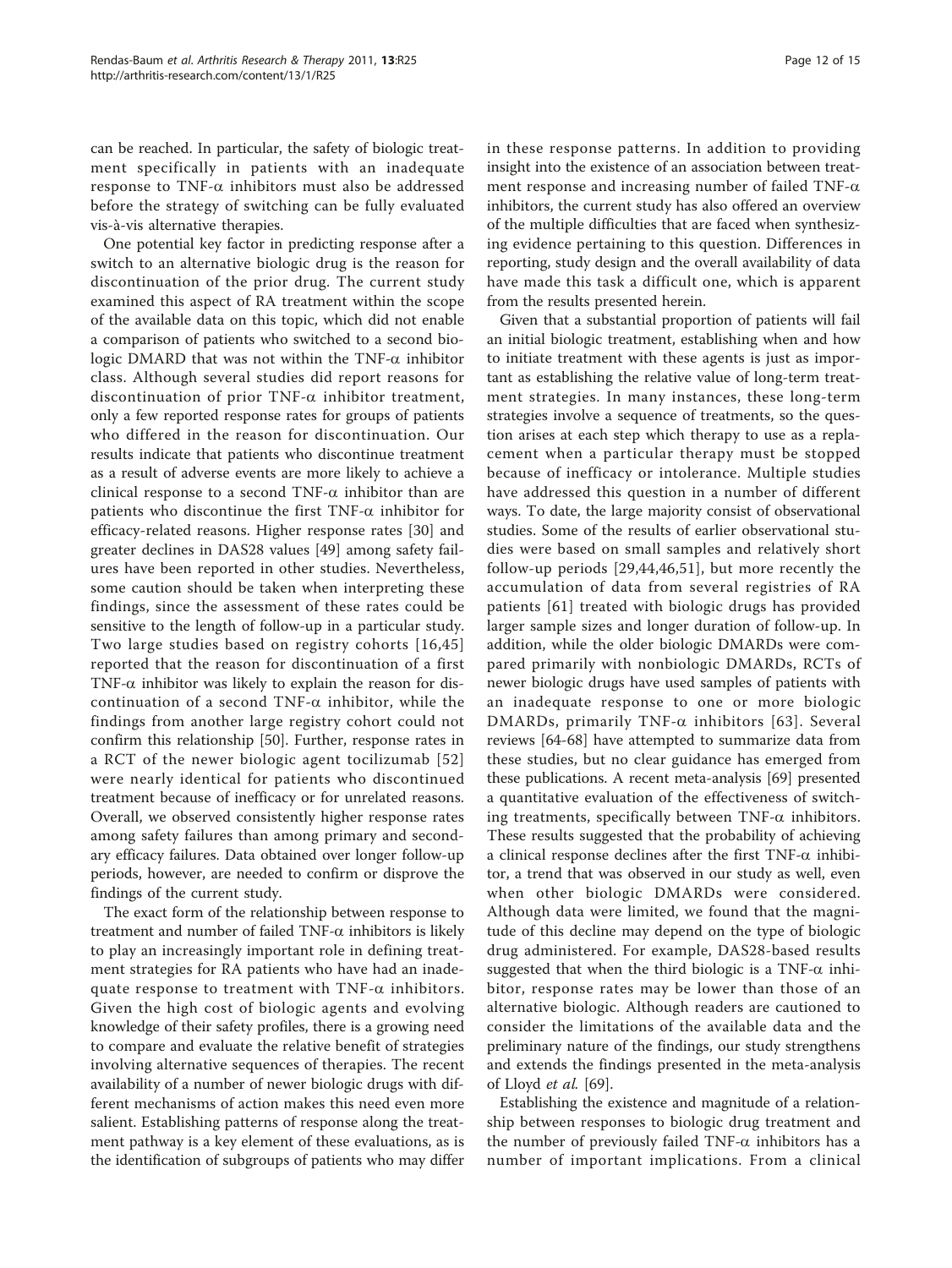<span id="page-12-0"></span>practice perspective, understanding such a relationship can help clinicians to decide on a treatment to use from among an increasing number of alternative strategies. From a research perspective, the current investigation may help inform future studies that involve the treatment of RA patients over the course of their lifetimes, such as economic assessments of RA therapies based on treatment sequence models. One of the key objectives of this work was to provide a more quantitative analysis of the data reported in studies of patients refractory to TNF- $\alpha$  inhibitors, something that was lacking in the current literature. In addition, the current study has exposed some of the difficulties associated with combining results across studies with different designs, patient populations and reported outcome measures. Exposing these limitations may improve the design of future research and foster greater harmonization of RA clinical studies that aim to investigate the effects of sequential biologic drug therapies in RA.

## **Conclusions**

For patients with prior exposure to TNF- $\alpha$  inhibitors, the likelihood of a response to subsequent treatment with biologic agents declines with an increasing number of previous  $TNF-\alpha$  inhibitor treatments.

## Additional material

#### [Additional file 1: T](http://www.biomedcentral.com/content/supplementary/ar3249-S1.DOC)able S1. Characteristics and main findings of studies included in the analyses.Description: Microsoft Word table containing the following information for each of the 28 studies included in the analyses: study publication(s); study design; anti-tumor necrosis factor (anti-TNF) groups (anti-TNF naïve, first-, second- or third-time switchers and the biologics involved); disease duration; mean age,

baseline DAS28; duration of follow-up (months); and key study findings.

Abbreviations

ABA: abatacept; ACR: American College of Rheumatology; ADA: adalimumab; ANA: anakinra; CRP: C-reactive protein; DAS28: Disease Activity Score 28 joint count; DMARD: disease-modifying antirheumatic drug; ESR: erythrocyte sedimentation rate; ETN: etanercept; EULAR: European League Against Rheumatism; GLM: golimumab; HAQ: Health Assessment Questionnaire; IFX: infliximab; LEF: leflunomide; MTX: methotrexate; NICE: National Institute for Clinical Excellence; RCT: randomized controlled trial; RTX: rituximab; TCZ: tociluzimab; TNF: tumor necrosis factor; VAS: Visual Analog Scale.

#### Acknowledgements

This study was sponsored by Pfizer. RRB, MK and MY are employees of QualityMetric Inc. who were paid consultants to Pfizer in connection with the development of this manuscript. GVW, TK, JB and SHZ are employees of Pfizer Inc. RRB, MY and MK are paid consultants to Pfizer Inc.

#### Author details

<sup>1</sup>QualityMetric Inc., Outcomes Insight Consulting Division, 24 Albion Road, Lincoln, RI 02865, USA. <sup>2</sup> Pfizer Clinical Development and Medical Affairs, 50 Pequot Avenue, 6025-B3206, New London, CT 06320, USA. <sup>3</sup>Pfizer Clinical Development and Medical Affairs, 235 East 42nd Street, New York, NY 10017, USA.

#### Authors' contributions

RRB and GVW performed the literature search and data analysis and wrote and edited the manuscript. TK, JB and SHZ assisted with the editing of the manuscript, the subject matter content and the conclusions. MY and MK assisted with the development of the manuscript outline, the conceptualization of the study and data interpretation. All authors were involved in discussion of the findings as well as in the drafting and final approval of the manuscript.

#### Competing interests

GVW, TK, JB and SHZ are employees of Pfizer Inc., the sponsor of this study. RRB, MY and MK have served as consultants for Pfizer.

#### Received: 23 August 2010 Revised: 30 December 2010 Accepted: 16 February 2011 Published: 16 February 2011

#### References

- van Jaarsveld CH, Jacobs JW, van der Veen MJ, Blaauw AA, Kruize AA, Hofman DM, Brus HL, Albada-Kuipers GA, Heurkens AH, ter Borg EJ, Haanen HC, van Booma-Frankfort C, Schenk Y, Bijlsma JW: [Aggressive](http://www.ncbi.nlm.nih.gov/pubmed/10834865?dopt=Abstract) [treatment in early rheumatoid arthritis: a randomised controlled trial. On](http://www.ncbi.nlm.nih.gov/pubmed/10834865?dopt=Abstract) [behalf of the Rheumatic Research Foundation Utrecht, The Netherlands.](http://www.ncbi.nlm.nih.gov/pubmed/10834865?dopt=Abstract) Ann Rheum Dis 2000, 59:468-477.
- Nell VP, Machold KP, Eberl G, Stamm TA, Uffmann M, Smolen JS: [Benefit of](http://www.ncbi.nlm.nih.gov/pubmed/15113999?dopt=Abstract) [very early referral and very early therapy with disease-modifying anti](http://www.ncbi.nlm.nih.gov/pubmed/15113999?dopt=Abstract)[rheumatic drugs in patients with early rheumatoid arthritis.](http://www.ncbi.nlm.nih.gov/pubmed/15113999?dopt=Abstract) Rheumatology (Oxford) 2004, 43:906-914.
- 3. Lard LR, Visser H, Speyer I, vander Horst-Bruinsma IE, Zwinderman AH, Breedveld FC, Hazes JM: [Early versus delayed treatment in patients with](http://www.ncbi.nlm.nih.gov/pubmed/11690569?dopt=Abstract) [recent-onset rheumatoid arthritis: comparison of two cohorts who](http://www.ncbi.nlm.nih.gov/pubmed/11690569?dopt=Abstract) [received different treatment strategies.](http://www.ncbi.nlm.nih.gov/pubmed/11690569?dopt=Abstract) Am J Med 2001, 111:446-451
- 4. Saag KG, Teng GG, Patkar NM, Anuntiyo J, Finney C, Curtis JR, Paulus HE, Mudano A, Pisu M, Elkins-Melton M, Outman R, Allison JJ, Suarez Almazor M, Bridges SL Jr, Chatham WW, Hochberg M, MacLean C, Mikuls T, Moreland LW, O'Dell J, Turkiewicz AM, Furst DE, American College of Rheumatology: [American College of Rheumatology 2008](http://www.ncbi.nlm.nih.gov/pubmed/18512708?dopt=Abstract) [recommendations for the use of nonbiologic and biologic disease](http://www.ncbi.nlm.nih.gov/pubmed/18512708?dopt=Abstract)[modifying antirheumatic drugs in rheumatoid arthritis.](http://www.ncbi.nlm.nih.gov/pubmed/18512708?dopt=Abstract) Arthritis Rheum 2008, 59:762-784.
- 5. Lopez-Olivo MA, Kallen MA, Ortiz Z, Skidmore B, Suarez-Almazor ME: [Quality appraisal of clinical practice guidelines and consensus](http://www.ncbi.nlm.nih.gov/pubmed/18975351?dopt=Abstract) [statements on the use of biologic agents in rheumatoid arthritis: a](http://www.ncbi.nlm.nih.gov/pubmed/18975351?dopt=Abstract) [systematic review.](http://www.ncbi.nlm.nih.gov/pubmed/18975351?dopt=Abstract) Arthritis Rheum 2008, 59:1625-1638.
- 6. Kamal KM, Madhavan SS, Hornsby JA, Miller LA, Kavookjian J, Scott V: [Use](http://www.ncbi.nlm.nih.gov/pubmed/16997599?dopt=Abstract) [of tumor necrosis factor inhibitors in rheumatoid arthritis: a national](http://www.ncbi.nlm.nih.gov/pubmed/16997599?dopt=Abstract) [survey of practicing United States rheumatologists.](http://www.ncbi.nlm.nih.gov/pubmed/16997599?dopt=Abstract) Joint Bone Spine 2006, 73:718-724.
- 7. Singh JA, Christensen R, Wells GA, Suarez-Almazor ME, Buchbinder R, Lopez-Olivo MA, Tanjong Ghogomu E, Tugwell P: [Biologics for rheumatoid](http://www.ncbi.nlm.nih.gov/pubmed/19821440?dopt=Abstract) [arthritis: an overview of Cochrane reviews.](http://www.ncbi.nlm.nih.gov/pubmed/19821440?dopt=Abstract) Cochrane Database Syst Rev 2009, 4:CD007848.
- 8. Felson DT, Anderson JJ, Boers M, Bombardier C, Furst D, Goldsmith C, Katz LM, Lightfoot R Jr, Paulus H, Strand V, Tugwell P, Weinblatt M, Williams HJ, Wolfe F, Kieszak S, American College of Rheumatology: [Preliminary definition of improvement in rheumatoid arthritis.](http://www.ncbi.nlm.nih.gov/pubmed/7779114?dopt=Abstract) Arthritis Rheum 1995, 38:727-735.
- Hetland ML, Christensen IJ, Tarp U, Dreyer L, Hansen A, Hansen IT, Kollerup G, Linde L, Lindegaard HM, Poulsen UE, Schlemmer A, Jensen DV, Jensen S, Hostenkamp G, Østergaard M, All Departments of Rheumatology in Denmark: [Direct comparison of treatment responses, remission rates,](http://www.ncbi.nlm.nih.gov/pubmed/20039405?dopt=Abstract) [and drug adherence in patients with rheumatoid arthritis treated with](http://www.ncbi.nlm.nih.gov/pubmed/20039405?dopt=Abstract) [adalimumab, etanercept, or infliximab: results from eight years of](http://www.ncbi.nlm.nih.gov/pubmed/20039405?dopt=Abstract) [surveillance of clinical practice in the nationwide Danish DANBIO](http://www.ncbi.nlm.nih.gov/pubmed/20039405?dopt=Abstract) [registry.](http://www.ncbi.nlm.nih.gov/pubmed/20039405?dopt=Abstract) Arthritis Rheum 2010, 62:22-32.
- 10. Nixon R, Bansback N, Brennan A: [The efficacy of inhibiting tumour](http://www.ncbi.nlm.nih.gov/pubmed/17478472?dopt=Abstract) necrosis factor α [and interleukin 1 in patients with rheumatoid arthritis:](http://www.ncbi.nlm.nih.gov/pubmed/17478472?dopt=Abstract) [a meta-analysis and adjusted indirect comparisons.](http://www.ncbi.nlm.nih.gov/pubmed/17478472?dopt=Abstract) Rheumatology (Oxford) 2007, 46:1140-1147.
- 11. Singh JA, Christensen R, Wells GA, Suarez-Almazor ME, Buchbinder R, Lopez-Olivo MA, Ghogomu ET, Tugwell P: [A network meta-analysis of](http://www.ncbi.nlm.nih.gov/pubmed/19884297?dopt=Abstract)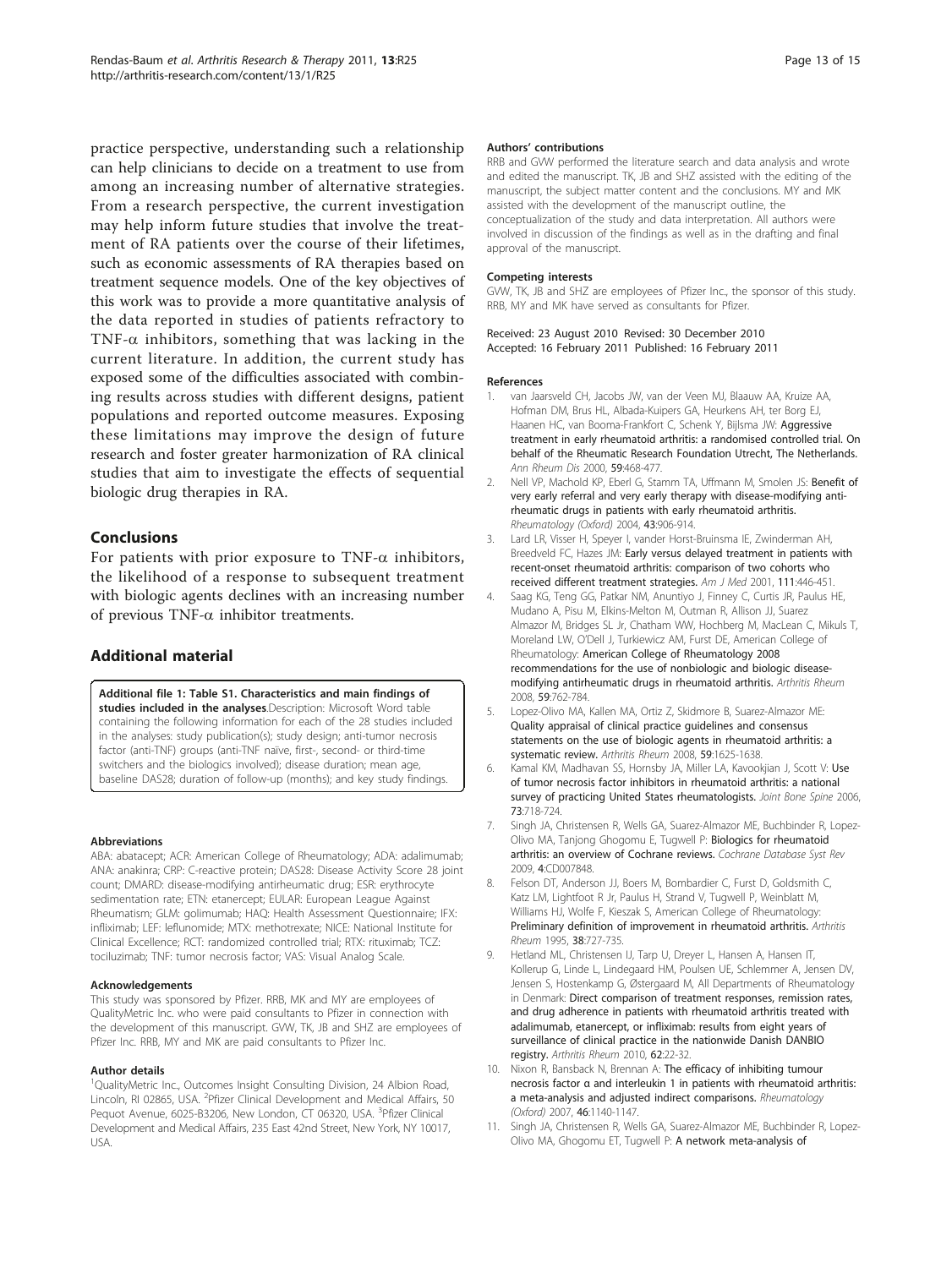<span id="page-13-0"></span>[randomized controlled trials of biologics for rheumatoid arthritis: a](http://www.ncbi.nlm.nih.gov/pubmed/19884297?dopt=Abstract) [Cochrane overview.](http://www.ncbi.nlm.nih.gov/pubmed/19884297?dopt=Abstract) CMAJ 2009, 181:787-796.

- 12. Donahue KE, Gartlehner G, Jonas DE, Lux LJ, Thieda P, Jonas BL, Hansen RA, Morgan LC, Lohr KN: [Systematic review: comparative effectiveness and](http://www.ncbi.nlm.nih.gov/pubmed/18025440?dopt=Abstract) [harms of disease-modifying medications for rheumatoid arthritis.](http://www.ncbi.nlm.nih.gov/pubmed/18025440?dopt=Abstract) Ann Intern Med 2008, 148:124-134.
- 13. Navarro F, Gomez-Reino JJ, Marsal S: EULAR response in clinical practice in RA patients treated with one, two or three anti-TNF α agents: results of an observational, prospective, cohort study in Spain [abstract]. Arthritis Rheum 2006, 54:S384.
- 14. Furst DE, Gaylis N, Bray V, Olech E, Yocum D, Ritter J, Weisman M, Wallace DJ, Crues J, Khanna D, Eckel G, Yeilding N, Callegari P, Visvanathan S, Rojas J, Hegedus R, George L, Mamun K, Gilmer K, Troum O: [Open-label, pilot protocol of patients with rheumatoid arthritis who](http://www.ncbi.nlm.nih.gov/pubmed/17412737?dopt=Abstract) [switch to infliximab after an incomplete response to etanercept: the](http://www.ncbi.nlm.nih.gov/pubmed/17412737?dopt=Abstract) [opposite study.](http://www.ncbi.nlm.nih.gov/pubmed/17412737?dopt=Abstract) Ann Rheum Dis 2007, 66:893-899.
- 15. Haraoui B, Keystone EC, Thorne JC, Pope JE, Chen I, Asare CG, Leff JA: [Clinical outcomes of patients with rheumatoid arthritis after switching](http://www.ncbi.nlm.nih.gov/pubmed/15570634?dopt=Abstract) [from infliximab to etanercept.](http://www.ncbi.nlm.nih.gov/pubmed/15570634?dopt=Abstract) J Rheumatol 2004, 31:2356-2359
- 16. Hyrich KL, Lunt M, Watson KD, Symmons DP, Silman AJ: [Outcomes after](http://www.ncbi.nlm.nih.gov/pubmed/17195186?dopt=Abstract) [switching from one anti-tumor necrosis factor](http://www.ncbi.nlm.nih.gov/pubmed/17195186?dopt=Abstract) α agent to a second antitumor necrosis factor α [agent in patients with rheumatoid arthritis:](http://www.ncbi.nlm.nih.gov/pubmed/17195186?dopt=Abstract) [results from a large UK national cohort study.](http://www.ncbi.nlm.nih.gov/pubmed/17195186?dopt=Abstract) Arthritis Rheum 2007, 56:13-20.
- 17. Karlsson JA, Kristensen LE, Kapetanovic MC, Gulfe A, Saxne T, Geborek P: [Treatment response to a second or third TNF-inhibitor in RA: results](http://www.ncbi.nlm.nih.gov/pubmed/18304941?dopt=Abstract) [from the South Swedish Arthritis Treatment Group Register.](http://www.ncbi.nlm.nih.gov/pubmed/18304941?dopt=Abstract) Rheumatology (Oxford) 2008, 47:507-513.
- 18. Blom M, Kievit W, Fransen J, Kuper IH, Laar M, de Rooj D, de Gendt C, Jansen TL: Effectiveness of a switch to a second anti-TNF-α in primary nonresponders, secondary nonresponders and failure due to adverse events [abstract]. Arthritis Rheum 2007, 56:S165.
- 19. Walsh CAE, Minnock P, Slattery C, Kennedy N, Pang F, Veale DJ, Bresnihan B, FitzGerald O: [Quality of life and economic impact of switching from](http://www.ncbi.nlm.nih.gov/pubmed/17478471?dopt=Abstract) [established infliximab therapy to adalimumab in patients with](http://www.ncbi.nlm.nih.gov/pubmed/17478471?dopt=Abstract) [rheumatoid arthritis.](http://www.ncbi.nlm.nih.gov/pubmed/17478471?dopt=Abstract) Rheumatology 2007, 46:1148-1152.
- 20. Burmester GR, Mariette X, Montecucco C, Monteagudo-Saez I, Malaise M, Tzioufas AG, Bijlsma JW, Unnebrink K, Kary S, Kupper H: [Adalimumab alone](http://www.ncbi.nlm.nih.gov/pubmed/17329305?dopt=Abstract) [and in combination with disease-modifying antirheumatic drugs for the](http://www.ncbi.nlm.nih.gov/pubmed/17329305?dopt=Abstract) [treatment of rheumatoid arthritis in clinical practice: the Research in](http://www.ncbi.nlm.nih.gov/pubmed/17329305?dopt=Abstract) [Active Rheumatoid Arthritis \(ReAct\) trial.](http://www.ncbi.nlm.nih.gov/pubmed/17329305?dopt=Abstract) Ann Rheum Dis 2007, 66:732-739.
- 21. Brocq O, Albert C, Roux C, Gerard D, Breuil V, Ziegler LE: [Adalimumab in](http://www.ncbi.nlm.nih.gov/pubmed/15589452?dopt=Abstract) [rheumatoid arthritis after failed infliximab and/or etanercept therapy:](http://www.ncbi.nlm.nih.gov/pubmed/15589452?dopt=Abstract) [experience with 18 patients.](http://www.ncbi.nlm.nih.gov/pubmed/15589452?dopt=Abstract) Joint Bone Spine 2004, 71:601-603.
- 22. Brocq O, Millasseau E, Albert C, Grisot C, Flory P, Roux CH, Euller-Ziegler L: Effect of discontinuing TNFα [antagonist therapy in patients with](http://www.ncbi.nlm.nih.gov/pubmed/19362504?dopt=Abstract) [remission of rheumatoid arthritis.](http://www.ncbi.nlm.nih.gov/pubmed/19362504?dopt=Abstract) Joint Bone Spine 2009, 76:350-355.
- 23. Ang HT, Helfgott S: [Do the clinical responses and complications](http://www.ncbi.nlm.nih.gov/pubmed/14677170?dopt=Abstract) [following etanercept or infliximab therapy predict similar outcomes with](http://www.ncbi.nlm.nih.gov/pubmed/14677170?dopt=Abstract) [the other tumor necrosis factor-](http://www.ncbi.nlm.nih.gov/pubmed/14677170?dopt=Abstract)α antagonists in patients with [rheumatoid arthritis?](http://www.ncbi.nlm.nih.gov/pubmed/14677170?dopt=Abstract) J Rheumatol 2003, 30:2315-2318.
- 24. Solau-Gervais E, Laxenaire N, Cortet B, Dubucquoi S, Duquesnoy B, Flipo RM: [Lack of efficacy of a third tumour necrosis factor](http://www.ncbi.nlm.nih.gov/pubmed/16510526?dopt=Abstract) α antagonist [after failure of a soluble receptor and a monoclonal antibody.](http://www.ncbi.nlm.nih.gov/pubmed/16510526?dopt=Abstract) Rheumatology (Oxford) 2006, 45:1121-1124.
- 25. Kawashiri SY, Kawakami A, Iwamoto N, Fujikawa K, Aramaki T, Tamai M, Arima K, Ichinose K, Kamachi M, Yamasaki S, Nakamura H, Origuchi T, Ida H, Eguchi K: [Switching to the anti-interleukin-6 receptor antibody](http://www.ncbi.nlm.nih.gov/pubmed/19802651?dopt=Abstract) [tocilizumab in rheumatoid arthritis patients refractory to antitumor](http://www.ncbi.nlm.nih.gov/pubmed/19802651?dopt=Abstract) [necrosis factor biologics.](http://www.ncbi.nlm.nih.gov/pubmed/19802651?dopt=Abstract) Mod Rheumatol 2010, 20:40-45.
- 26. Soderlin MK, Geborek P: [Changing pattern in the prescription of](http://www.ncbi.nlm.nih.gov/pubmed/19623680?dopt=Abstract) [biological treatment in rheumatoid arthritis: a 7-year follow-up of 1839](http://www.ncbi.nlm.nih.gov/pubmed/19623680?dopt=Abstract) [patients in southern Sweden.](http://www.ncbi.nlm.nih.gov/pubmed/19623680?dopt=Abstract) Ann Rheum Dis 2008, 67:37-42.
- 27. Gomez-Reino JJ, Carmona L: [Switching TNF antagonists in patients with](http://www.ncbi.nlm.nih.gov/pubmed/16507128?dopt=Abstract) [chronic arthritis: an observational study of 488 patients over a four-year](http://www.ncbi.nlm.nih.gov/pubmed/16507128?dopt=Abstract) [period.](http://www.ncbi.nlm.nih.gov/pubmed/16507128?dopt=Abstract) Arthritis Res Ther 2006, 8:R29.
- 28. Yazici Y, Krasnokutsky S, Barnes JP, Hines PL, Wang J, Rosenblatt L: [Changing patterns of tumor necrosis factor inhibitor use in 9074](http://www.ncbi.nlm.nih.gov/pubmed/19332636?dopt=Abstract) [patients with rheumatoid arthritis.](http://www.ncbi.nlm.nih.gov/pubmed/19332636?dopt=Abstract) J Rheumatol 2009, 36:907-913.
- 29. Schiff M, Pritchard C, Huffstutter JE, Rodriguez-Valverde V, Durez P, Zhou X, Li T, Bahrt K, Kelly S, Le Bars M, Genovese MC: [The 6-month safety and](http://www.ncbi.nlm.nih.gov/pubmed/19074911?dopt=Abstract)

[efficacy of abatacept in patients with rheumatoid arthritis who](http://www.ncbi.nlm.nih.gov/pubmed/19074911?dopt=Abstract) [underwent a washout after anti-tumour necrosis factor therapy or were](http://www.ncbi.nlm.nih.gov/pubmed/19074911?dopt=Abstract) [directly switched to abatacept: the ARRIVE trial.](http://www.ncbi.nlm.nih.gov/pubmed/19074911?dopt=Abstract) Ann Rheum Dis 2009, 68:1708-1714.

- 30. Wick MC, Ernestam S, Lindblad S, Bratt J, Klareskog L, van Vollenhoven RF: [Adalimumab \(Humira\) restores clinical response in patients with](http://www.ncbi.nlm.nih.gov/pubmed/16234182?dopt=Abstract) [secondary loss of efficacy from infliximab \(Remicade\) or etanercept](http://www.ncbi.nlm.nih.gov/pubmed/16234182?dopt=Abstract) [\(Enbrel\): results from the STURE registry at Karolinska University](http://www.ncbi.nlm.nih.gov/pubmed/16234182?dopt=Abstract) [Hospital.](http://www.ncbi.nlm.nih.gov/pubmed/16234182?dopt=Abstract) Scand J Rheumatol 2005, 34:353-358.
- 31. van Vollenhoven R, Harju A, Brannemark S, Klareskog L: [Treatment with](http://www.ncbi.nlm.nih.gov/pubmed/14644858?dopt=Abstract) [infliximab \(Remicade\) when etanercept \(Enbrel\) has failed or vice versa:](http://www.ncbi.nlm.nih.gov/pubmed/14644858?dopt=Abstract) [data from the STURE registry showing that switching tumour necrosis](http://www.ncbi.nlm.nih.gov/pubmed/14644858?dopt=Abstract) factor α [blockers can make sense.](http://www.ncbi.nlm.nih.gov/pubmed/14644858?dopt=Abstract) Ann Rheum Dis 2003, 62:1195-1198.
- 32. Emery P, Keystone E, Tony HP, Cantagrel A, van Vollenhoven R, Sanchez A, Alecock E, Lee J, Kremer J: [IL-6 receptor inhibition with tocilizumab](http://www.ncbi.nlm.nih.gov/pubmed/18625622?dopt=Abstract) [improves treatment outcomes in patients with rheumatoid arthritis](http://www.ncbi.nlm.nih.gov/pubmed/18625622?dopt=Abstract) [refractory to anti-tumour necrosis factor biologicals: results from a 24](http://www.ncbi.nlm.nih.gov/pubmed/18625622?dopt=Abstract) [week multicentre randomised placebo-controlled trial.](http://www.ncbi.nlm.nih.gov/pubmed/18625622?dopt=Abstract) Ann Rheum Dis 2008, 67:1516-1523.
- 33. Bennett AN, Peterson P, Zain A, Grumley J, Panayi G, Kirkham B: [Adalimumab in clinical practice. Outcome in 70 rheumatoid arthritis](http://www.ncbi.nlm.nih.gov/pubmed/15870150?dopt=Abstract) [patients, including comparison of patients with and without previous](http://www.ncbi.nlm.nih.gov/pubmed/15870150?dopt=Abstract) [anti-TNF exposure.](http://www.ncbi.nlm.nih.gov/pubmed/15870150?dopt=Abstract) Rheumatology (Oxford) 2005, 44:1026-1031.
- 34. Bingham CO III, Ince A, Haraoui B, Keystone EC, Chon Y, Baumgartner S: [Effectiveness and safety of etanercept in subjects with RA who have](http://www.ncbi.nlm.nih.gov/pubmed/19317607?dopt=Abstract) [failed infliximab therapy: 16-week, open-label, observational study.](http://www.ncbi.nlm.nih.gov/pubmed/19317607?dopt=Abstract) Curr Med Res Opin 2009, 25:1131-1142.
- 35. Blom M, Kievit W, Fransen J, Kuper IH, den Broeder AA, De Gendt CM, Jansen TL, Brus HL, van de Laar MA, van Riel PL: [The reason for](http://www.ncbi.nlm.nih.gov/pubmed/19723902?dopt=Abstract) discontinuation [of the first tumor necrosis factor \(TNF\) blocking agent](http://www.ncbi.nlm.nih.gov/pubmed/19723902?dopt=Abstract) [does not influence the effect of a second TNF blocking agent in](http://www.ncbi.nlm.nih.gov/pubmed/19723902?dopt=Abstract) [patients with rheumatoid arthritis.](http://www.ncbi.nlm.nih.gov/pubmed/19723902?dopt=Abstract) J Rheumatol 2009, 36:2171-2177.
- 36. Bombardieri S, Ruiz AA, Fardellone P, Geusens P, McKenna F, Unnebrink K, Oezer U, Kary S, Kupper H, Burmester GR: [Effectiveness of](http://www.ncbi.nlm.nih.gov/pubmed/17504821?dopt=Abstract) [adalimumab for rheumatoid arthritis in patients with a history of](http://www.ncbi.nlm.nih.gov/pubmed/17504821?dopt=Abstract) [TNF-antagonist therapy in clinical practice.](http://www.ncbi.nlm.nih.gov/pubmed/17504821?dopt=Abstract) Rheumatology (Oxford) 2007, 46:1191-1199.
- 37. Buch MH, Bingham SJ, Bejarano V, Bryer D, White J, Reece R, Quinn M, Emery P: [Therapy of patients with rheumatoid arthritis: outcome of](http://www.ncbi.nlm.nih.gov/pubmed/17394231?dopt=Abstract) [infliximab failures switched to etanercept.](http://www.ncbi.nlm.nih.gov/pubmed/17394231?dopt=Abstract) Arthritis Rheum 2007, 57:448-453.
- Caporali R, Sarzi-Puttini P, Atzeni F, Gorla R, Filippini M, Marchesoni A, Favalli EG, Bobbio-Pallavicini F, Montecucco C: [Switching TNF-](http://www.ncbi.nlm.nih.gov/pubmed/20044040?dopt=Abstract)α [antagonists in rheumatoid arthritis: The experience of the LORHEN](http://www.ncbi.nlm.nih.gov/pubmed/20044040?dopt=Abstract) [registry.](http://www.ncbi.nlm.nih.gov/pubmed/20044040?dopt=Abstract) Autoimmun Rev 2010, 9:465-469.
- 39. Cohen SB, Emery P, Greenwald MW, Dougados M, Furie RA, Genovese MC, Keystone EC, Loveless JE, Burmester GR, Cravets MW, Hessey EW, Shaw T, Totoritis MC, REFLEX Trial Group: [Rituximab for rheumatoid arthritis](http://www.ncbi.nlm.nih.gov/pubmed/16947627?dopt=Abstract) [refractory to anti-tumor necrosis factor therapy: results of a multicenter,](http://www.ncbi.nlm.nih.gov/pubmed/16947627?dopt=Abstract) [randomized, double-blind, placebo-controlled, Phase III trial evaluating](http://www.ncbi.nlm.nih.gov/pubmed/16947627?dopt=Abstract) [primary efficacy and safety at twenty-four weeks.](http://www.ncbi.nlm.nih.gov/pubmed/16947627?dopt=Abstract) Arthritis Rheum 2006, 54:2793-2806.
- 40. Finckh A, Ciurea A, Brulhart L, Kyburz D, Moller B, Dehler S, Revaz S, Dudler J, Gabay C: [B cell depletion may be more effective than switching](http://www.ncbi.nlm.nih.gov/pubmed/17469098?dopt=Abstract) [to an alternative anti-tumor necrosis factor agent in rheumatoid arthritis](http://www.ncbi.nlm.nih.gov/pubmed/17469098?dopt=Abstract) [patients with inadequate response to anti-tumor necrosis factor agents.](http://www.ncbi.nlm.nih.gov/pubmed/17469098?dopt=Abstract) Arthritis Rheum 2007, 56:1417-1423.
- 41. Genovese MC, Becker JC, Schiff M, Luggen M, Sherrer Y, Kremer J, Birbara C, Box J, Natarajan K, Nuamah I, Li T, Aranda R, Hagerty DT, Dougados M: [Abatacept for rheumatoid arthritis refractory to tumor necrosis factor](http://www.ncbi.nlm.nih.gov/pubmed/16162882?dopt=Abstract) α [inhibition.](http://www.ncbi.nlm.nih.gov/pubmed/16162882?dopt=Abstract) N Engl J Med 2005, 353:1114-1123.
- 42. Genovese MC, Schiff M, Luggen M, Becker JC, Aranda R, Teng J, Li T, Schmidely N, Le Bars M, Dougados M: [Efficacy and safety of the selective](http://www.ncbi.nlm.nih.gov/pubmed/17921185?dopt=Abstract) [co-stimulation modulator abatacept following 2 years of treatment in](http://www.ncbi.nlm.nih.gov/pubmed/17921185?dopt=Abstract) [patients with rheumatoid arthritis and an inadequate response to anti](http://www.ncbi.nlm.nih.gov/pubmed/17921185?dopt=Abstract)[tumour necrosis factor therapy.](http://www.ncbi.nlm.nih.gov/pubmed/17921185?dopt=Abstract) Ann Rheum Dis 2008, 67:547-554.
- 43. Gomez-Puerta JA, Sanmarti R, Rodriguez-Cros JR, Canete JD: [Etanercept is](http://www.ncbi.nlm.nih.gov/pubmed/15194598?dopt=Abstract) [effective in patients with rheumatoid arthritis with no response to](http://www.ncbi.nlm.nih.gov/pubmed/15194598?dopt=Abstract) [infliximab therapy.](http://www.ncbi.nlm.nih.gov/pubmed/15194598?dopt=Abstract) Ann Rheum Dis 2004, 63:896.
- 44. Hansen KE, Hildebrand JP, Genovese MC, Cush JJ, Patel S, Cooley DA, Cohen SB, Gangnon RE, Schiff MH: [The efficacy of switching from](http://www.ncbi.nlm.nih.gov/pubmed/15170921?dopt=Abstract)